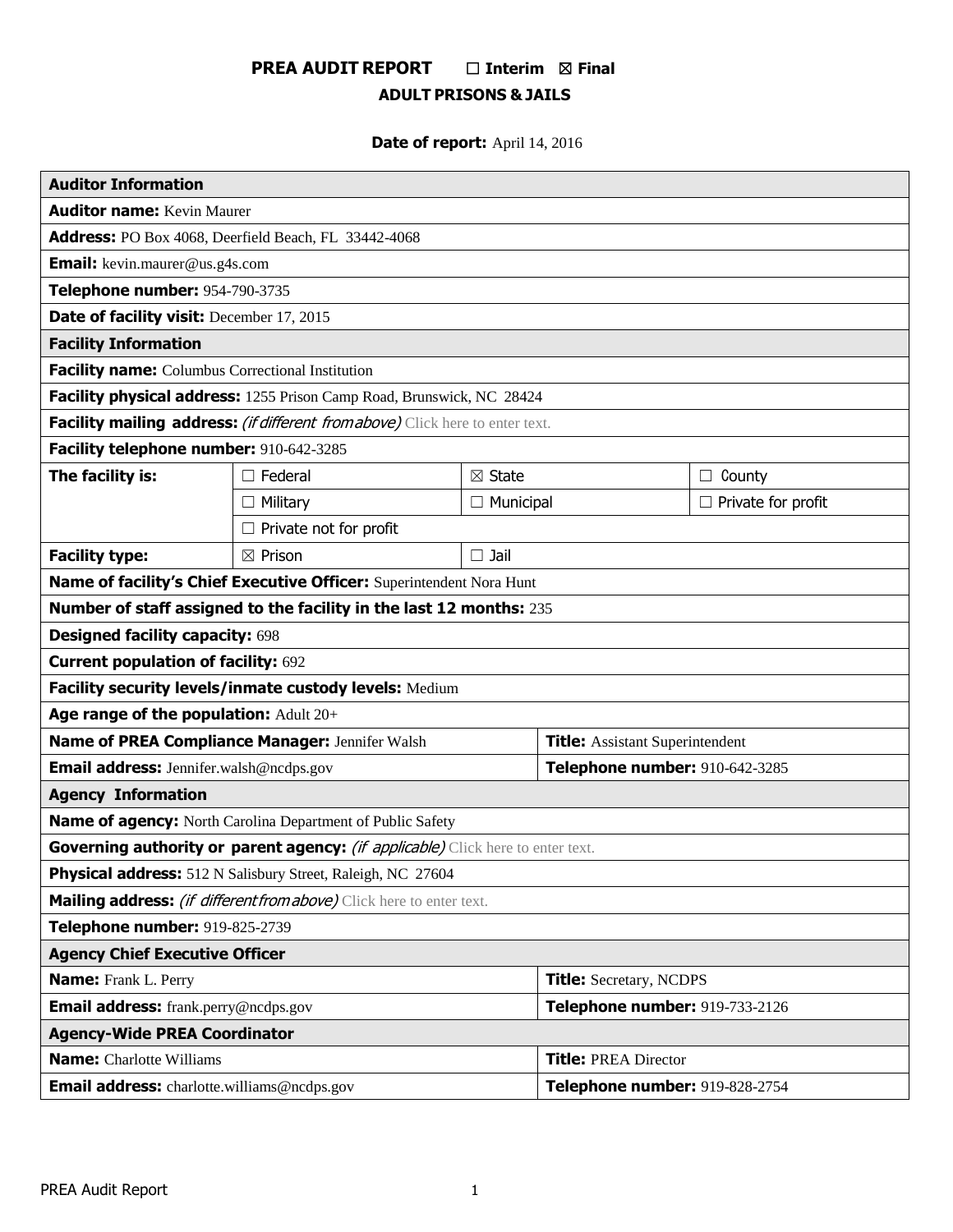### **AUDITFINDINGS**

# **NARRATIVE**

Columbus Correctional Institution was audited December 17, 2015 by DOJ PREA Auditor Kevin Maurer assisted by DOJ PREA Auditor Pete Zeegers. Prior to the on-site audit, a review of all pre-audit documents was completed. During the initial audit meeting, Nora Hunt, Superintendent; Jennifer Walsh, PREA Compliance Manager; Capt. Priest; Sgt. Beck; and Officer Henson were present. A facility tour was conducted, which included all buildings of the facility and the outside grounds. During the tour, it was noted that the Notice of PREA Audit and other PREA related materials were posted throughout the facility.

Interviewees were identified from a list of staff and inmates. The interviews included 14 inmates and 12 staff which included all shifts. Additionally, 11 specialized staff interviews were conducted. There had been 4 reports of alleged PREA incidents, none of which were referred for criminal investigations. All 4 resulted in an Administrative Investigation. All required policies, documentation, reports, logs and files were checked for compliance with PREA Standards.

It should be noted that the staff of Columbus Correctional Institution and North Carolina Department of Public Safety were very well prepared and organized for the on-site audit, and all pre-audit materials were in order and well highlighted. This shows the dedication and concern for the PREA program from both a Department as well as a facility level.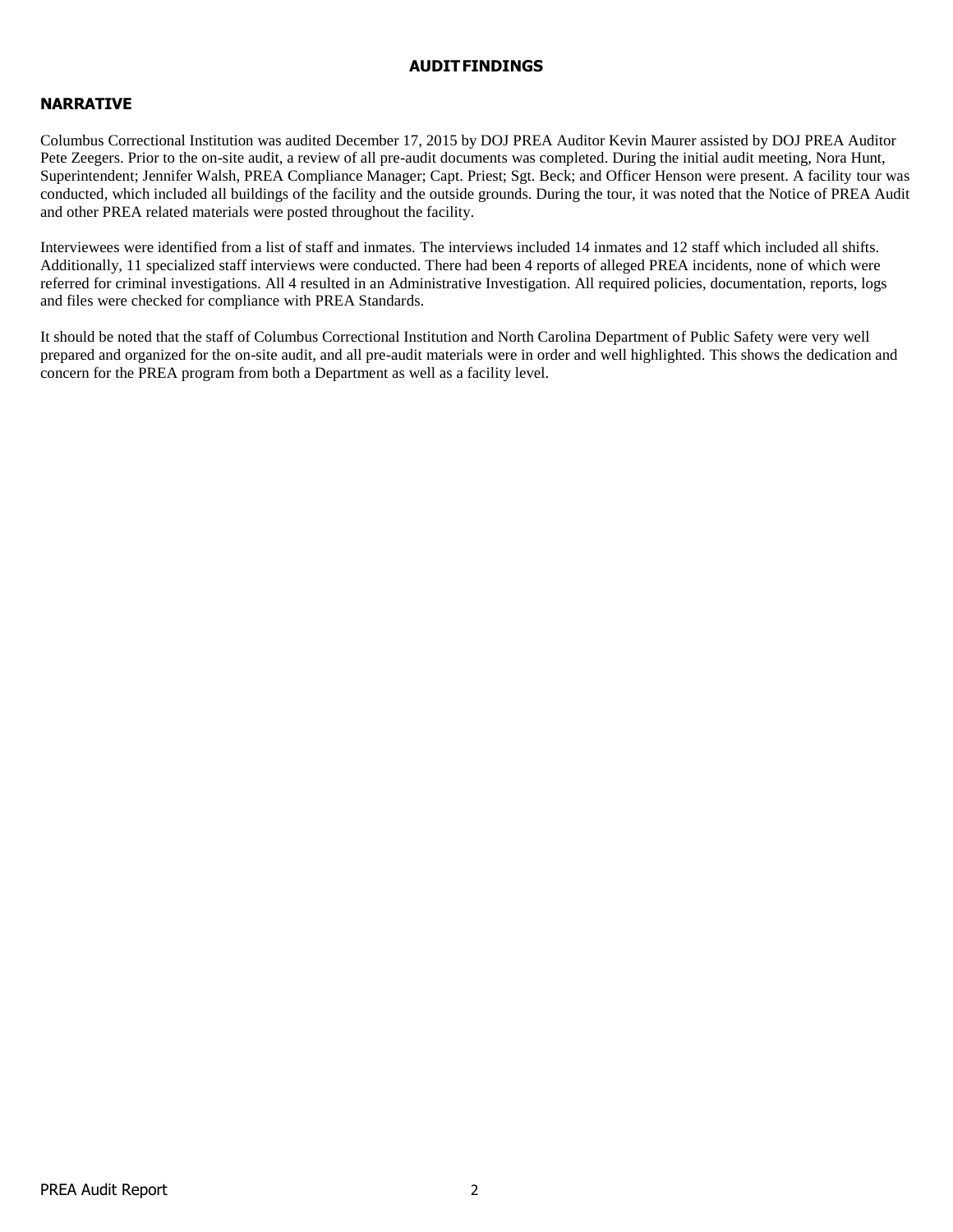# **DESCRIPTION OF FACILITY CHARACTERISTICS**

Columbus Correctional Institution is located in Brunswick, NC, in Columbus County. It is a medium security prison for adult males.

The prison's original dormitory built in the late 1930s is still in use. In the 1970's, inmates under the supervision of correction engineers built a recreation building and a 28-cell unit to house inmates placed in administrative or disciplinary segregation.

The General Assembly provided for dormitories with 312 beds for Columbus as part of the \$75 million prison construction program authorized in 1990. Another 208-bed dormitory was provided as part of the \$62.1 million prison construction program authorized in April 1994. The prison employs approximately 241 people including Correctional Officers, Registered Nurses, Dental, Maintenance and Administrative staff.

Southeastern Community College works with the prison to provide vocational classes in computer repair, human resources/development, brick masonry, heating and air conditioning and plumbing. Classes for adult education and preparation for the GED tests are available. Inmates may take a course on substance abuse.

Inmates work in a number of jobs. They may work on Department of Transportation road crews or as maintenance or kitchen help at the prison.

Correction Enterprises has a sewing/tailoring plant under construction that would provide additional job assignments for inmates.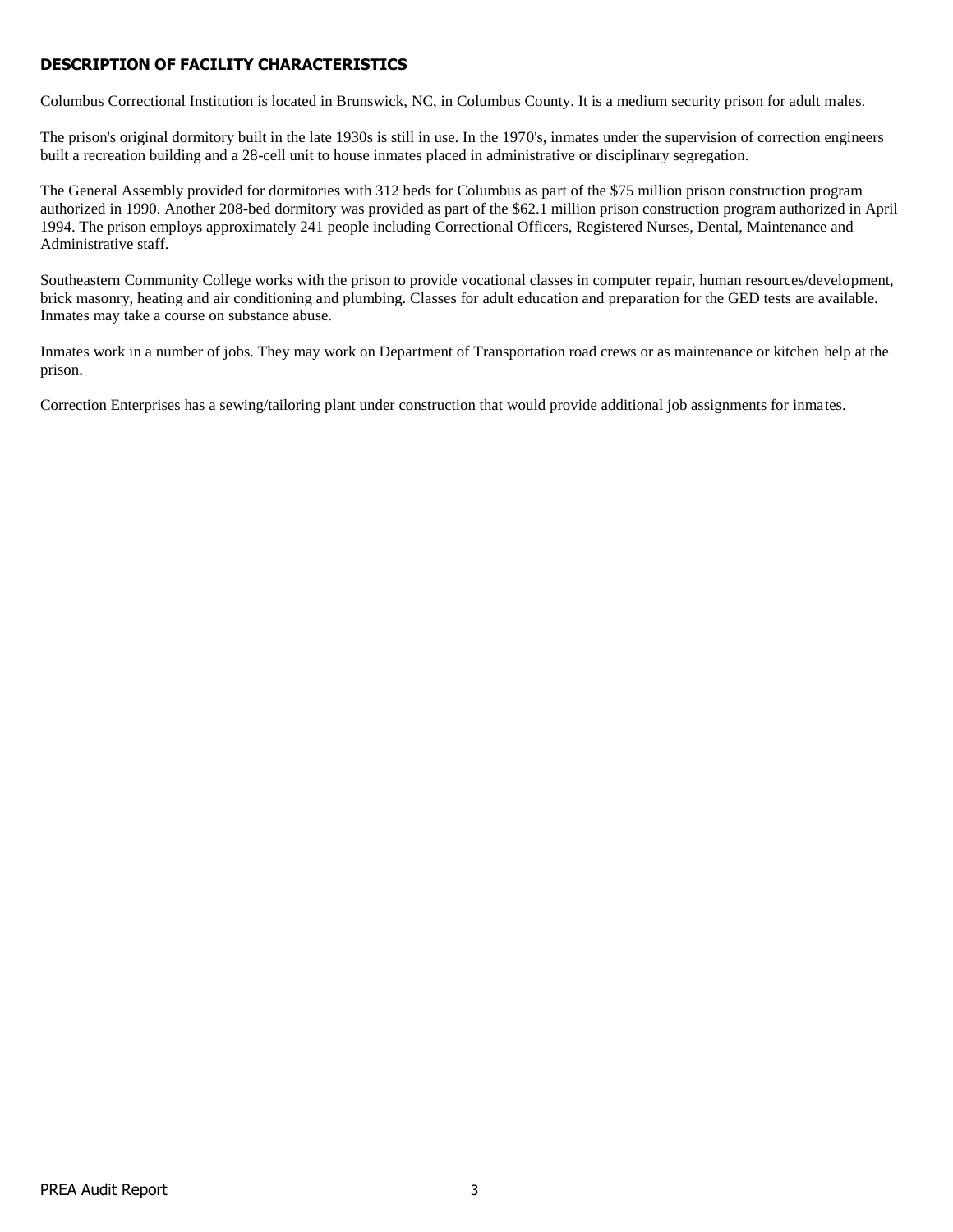# **SUMMARY OF AUDIT FINDINGS**

On December 17, 2015, Columbus Correctional Institution had its on-site PREA Audit completed. The results of the audit indicate that the facility is not in full compliance with PREA Standards, and an interim report is being issued.

Prior to the completion of the PREA audit, Auditor Kevin Maurer resigned his position with G4S Youth Services, LLC. As a result, DOJ Certified PREA Auditor Bobbi Pohlman-Rodgers completed the audit by addressing only those standards found not in compliance with the original PREA audit. The Agency PREA Coordinator Charlotte Williams was made aware of this change. The facility provided the necessary documents to satisfy the change from Not Met to Satisfactory for the applicable standards.

Number of standards exceeded: 0

Number of standards met: 39

Number of standards not met: 0

Number of standards not applicable: 4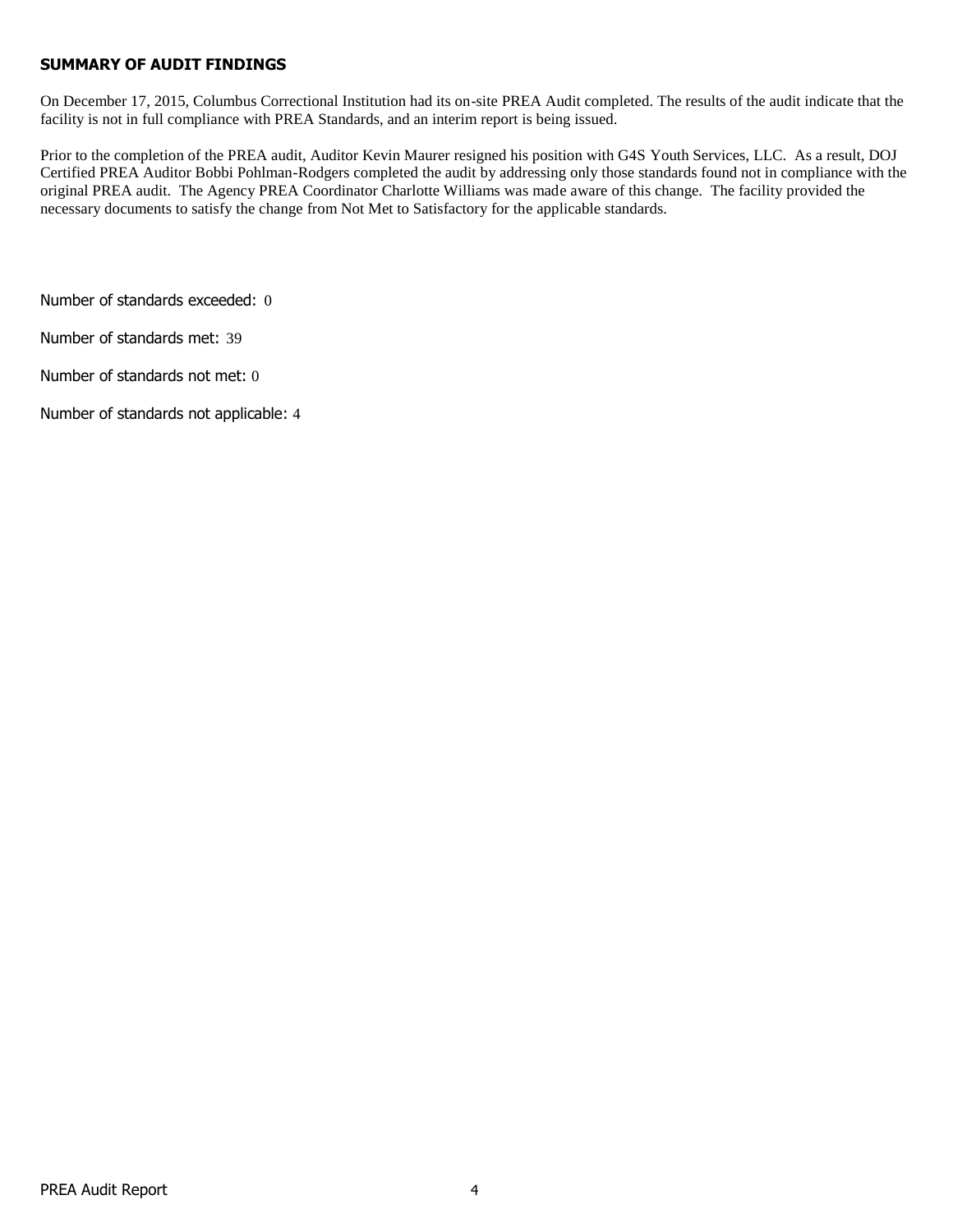# **Standard 115.11 Zero tolerance of sexual abuse and sexual harassment; PREA Coordinator**

- ☐ Exceeds Standard (substantially exceeds requirement of standard)
- $\boxtimes$  Meets Standard (substantial compliance; complies in all material ways with the standard for the relevant review period)
- ☐ Does Not Meet Standard (requires corrective action)

**Auditor discussion, including the evidence relied upon in making the compliance or non-compliance determination, the auditor's analysis and reasoning, and the auditor's conclusions. This discussion must also include corrective action recommendations where the facility does not meet standard. These recommendations must be included in the Final Report, accompanied by information on specific corrective actions taken by the facility.**

The Inmate Sexual Abuse and Sexual Harassment Policy mandates a zero tolerance towards all forms of sexual abuse and sexual harassment. The policy outlines how it will implement the agency's approach. The policies include definitions, sanctions for prohibited behaviors and addresses strategies and responses.

The interview with the facility PREA Compliance Manager indicated that she spends approximately 15% of her time conducting PREA duties, and she finds the time due to the importance of the program.

# **Standard 115.12 Contracting with other entities for the confinement of inmates**

- $\Box$  Exceeds Standard (substantially exceeds requirement of standard)
- $\Box$  Meets Standard (substantial compliance; complies in all material ways with the standard for the relevant review period)
- ☐ Does Not Meet Standard (requires corrective action)

**Auditor discussion, including the evidence relied upon in making the compliance or non-compliance determination, the auditor's analysis and reasoning, and the auditor's conclusions. This discussion must also include corrective action recommendations where the facility does not meet standard. These recommendations must be included in the Final Report, accompanied by information on specific corrective actions taken by the facility.**

N/A - Columbus Correctional Institution does not contract with other entities for the confinement of inmates

# **Standard 115.13 Supervision and monitoring**

- $\Box$  Exceeds Standard (substantially exceeds requirement of standard)
- $\boxtimes$  Meets Standard (substantial compliance; complies in all material ways with the standard for the relevant review period)
- ☐ Does Not Meet Standard (requires corrective action)

**Auditor discussion, including the evidence relied upon in making the compliance or non-compliance determination, the auditor's analysis and reasoning, and the auditor's conclusions. This discussion must also include corrective action recommendations where the facility does not meet standard. These recommendations must be included in the Final Report, accompanied by information on specific corrective actions taken by the facility.**

PREA Audit Report The Sexual Abuse and Sexual Harassment Policy requires a staffing analysis and unannounced rounds by supervisory staff. A staffing plan was provided that is specific to the facility. Additionally, there was an annual review completed and documented. All deviations from the staffing plan are documented shift-by-shift on the housing unit log sheet.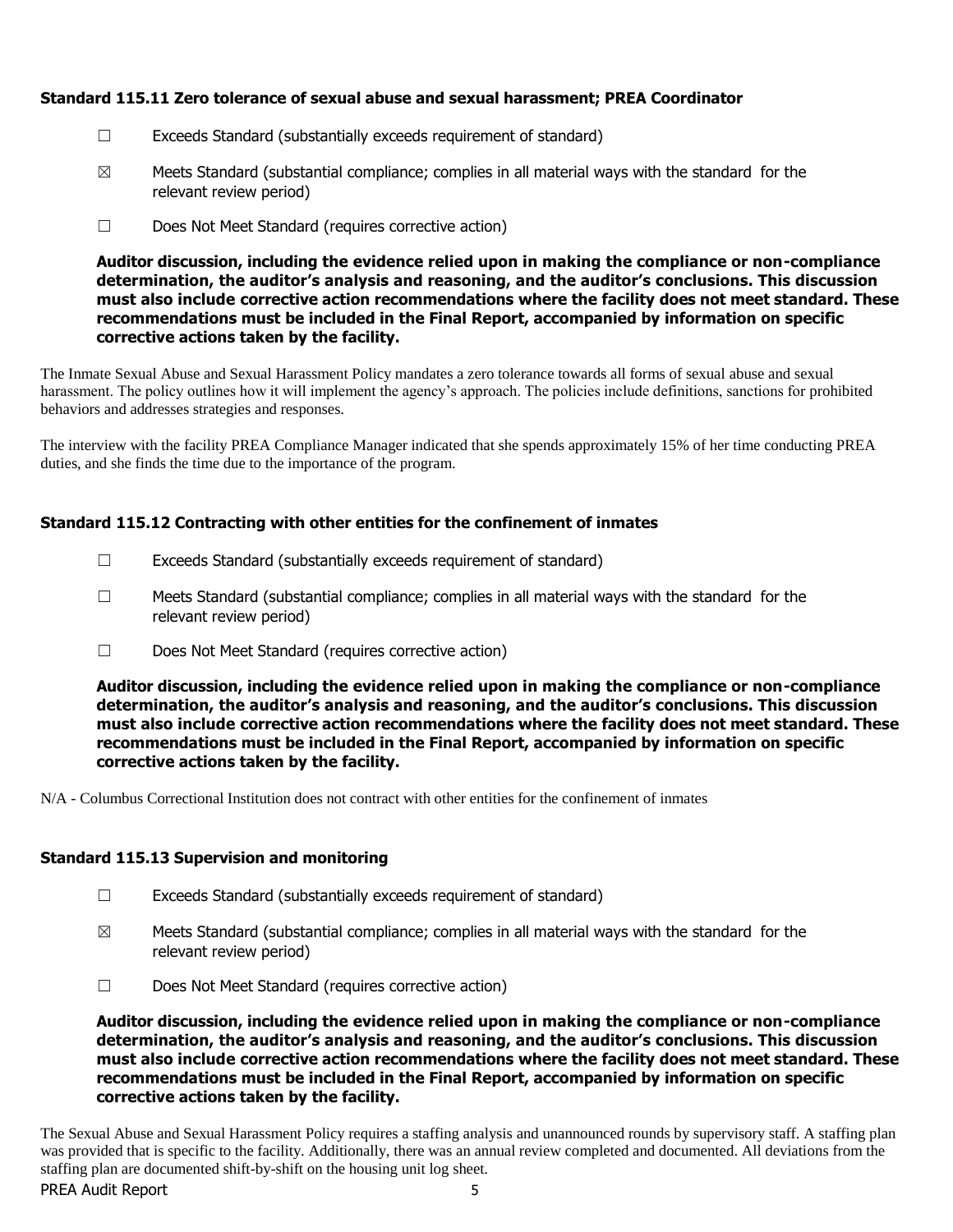The Sexual Abuse and Sexual Harassment Policy addresses unannounced rounds on a periodic basis by Supervisory staff and the Duty Officer. These rounds were documented on each housing unit's log sheet.

# **Standard 115.14 Youthful inmates**

- ☐ Exceeds Standard (substantially exceeds requirement of standard)
- $\Box$  Meets Standard (substantial compliance; complies in all material ways with the standard for the relevant review period)
- ☐ Does Not Meet Standard (requires corrective action)

**Auditor discussion, including the evidence relied upon in making the compliance or non-compliance determination, the auditor's analysis and reasoning, and the auditor's conclusions. This discussion must also include corrective action recommendations where the facility does not meet standard. These recommendations must be included in the Final Report, accompanied by information on specific corrective actions taken by the facility.**

N/A - Columbus Correctional Institution does not house youthful inmates.

# **Standard 115.15 Limits to cross-gender viewing and searches**

- ☐ Exceeds Standard (substantially exceeds requirement of standard)
- $\boxtimes$  Meets Standard (substantial compliance; complies in all material ways with the standard for the relevant review period)
- ☐ Does Not Meet Standard (requires corrective action)

**Auditor discussion, including the evidence relied upon in making the compliance or non-compliance determination, the auditor's analysis and reasoning, and the auditor's conclusions. This discussion must also include corrective action recommendations where the facility does not meet standard. These recommendations must be included in the Final Report, accompanied by information on specific corrective actions taken by the facility.**

The Sexual Abuse and Sexual Harassment Policy prohibits any cross-gender strip search or visual body cavity searches unless exigent circumstance or by medical practitioner. The agency does permit cross-gender pat down searches in male facilities, and does not allow crossgender pat down searches at female facilities except in exigent circumstances. Any cross-gender search is required to be documented. Staff interviews confirmed that staff receive training in how to conduct cross-gender pat-searches in a respectful and professional manner and this was verified through training records. The policy identifies how transgender or intersex inmates will be identified for searches. The facility provides privacy for inmates while showering, changing clothing and performing bodily functions. This was verified during the facility tour. The agency also prohibits searching transgender and intersex inmates strictly to identify genital status. There are policies requiring the announcement of opposite gender staff when they begin their shift. Policy also directs that information is made available in units to advise inmates that both male and females staff routinely work and visit inmate housing areas.

# **Standard 115.16 Inmates with disabilities and inmates who are limited English proficient**

- ☐ Exceeds Standard (substantially exceeds requirement of standard)
- $\boxtimes$  Meets Standard (substantial compliance; complies in all material ways with the standard for the relevant review period)
- ☐ Does Not Meet Standard (requires corrective action)

# PREA Audit Report 6 **Auditor discussion, including the evidence relied upon in making the compliance or non-compliance**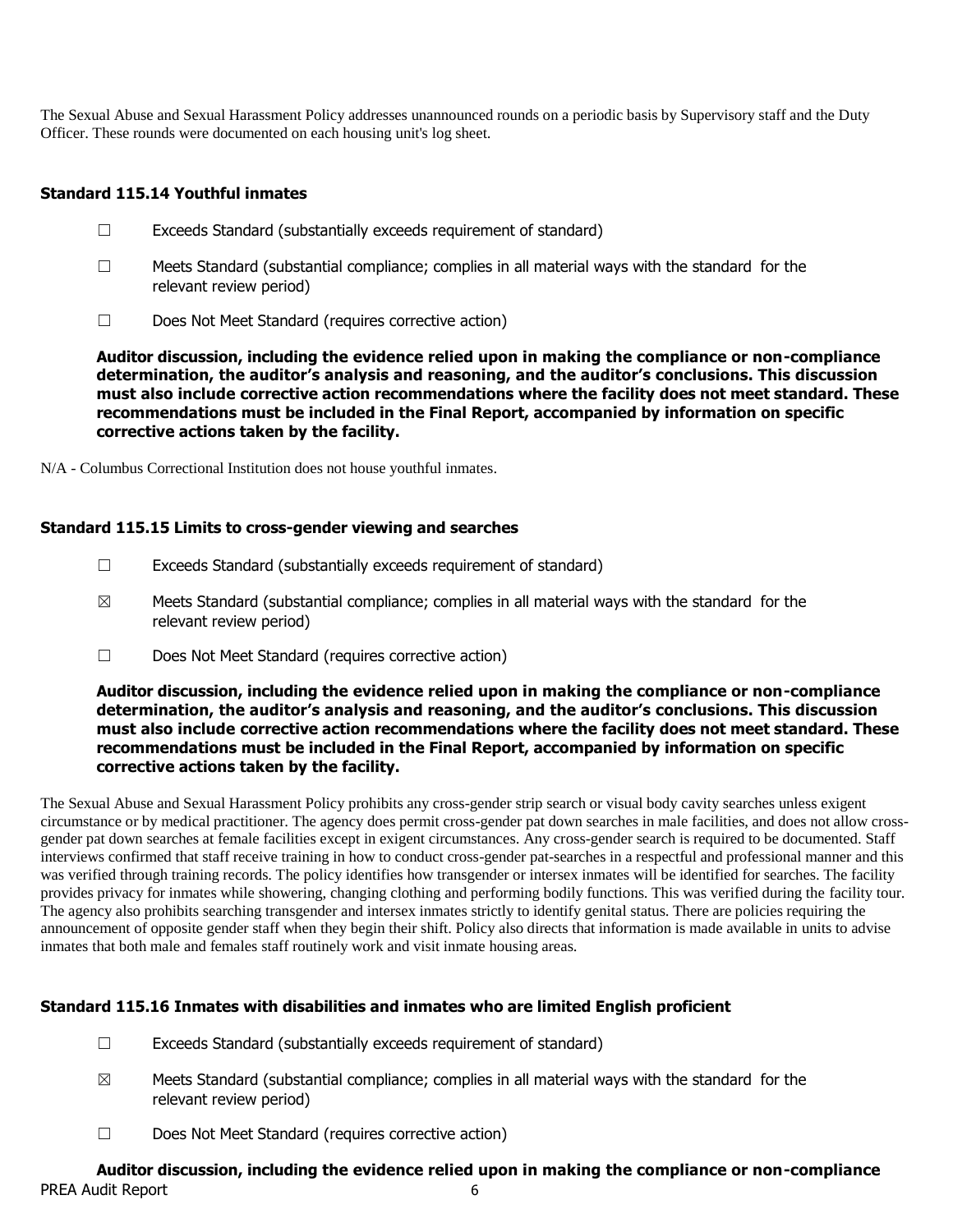# **determination, the auditor's analysis and reasoning, and the auditor's conclusions. This discussion must also include corrective action recommendations where the facility does not meet standard. These recommendations must be included in the Final Report, accompanied by information on specific corrective actions taken by the facility.**

The Sexual Abuse and Sexual Harassment Policy outlines the PREA education plan, and details how inmates with disabilities are made aware of how to report PREA incidents. The use of a language line interpreter service is available if there are no appropriate bi-lingual staff present. Some PREA documents are available in Spanish, including PREA reporting posters throughout the facility. The policy also prohibits the use of inmates for interpretation except in situations where information in immediately needed to protect the safety and security of the inmates and the facility.

# **Standard 115.17 Hiring and promotion decisions**

- $\Box$  Exceeds Standard (substantially exceeds requirement of standard)
- $\boxtimes$  Meets Standard (substantial compliance; complies in all material ways with the standard for the relevant review period)
- ☐ Does Not Meet Standard (requires corrective action)

#### **Auditor discussion, including the evidence relied upon in making the compliance or non-compliance determination, the auditor's analysis and reasoning, and the auditor's conclusions. This discussion must also include corrective action recommendations where the facility does not meet standard. These recommendations must be included in the Final Report, accompanied by information on specific corrective actions taken by the facility.**

The Sexual Abuse and Sexual Harassment Policy and Administrative Memorandum 10-2013 addresses the hiring or promoting of any person who has engaged in sexual abuse or attempted to engage in sexual abuse within an institution or in the community and considers incidents of sexual harassment. All employees and contractors undergo a criminal background check prior to hire/contract. The policy addresses 5-year criminal background checks for staff. A facility policy memo addresses 5-year criminal background checks for contractors. as well as addresses that material omissions regarding misconduct or false information are grounds for termination. The agency does provide information to requests from institutional employers where an employee has applied to work.

On March 17, 2016, the agency has updated their systems to include a 5-year background screening for all staff. Proof of these screenings was provided to this auditor by the Agency PREA Coordinator.

# **Standard 115.18 Upgrades to facilities and technologies**

- ☐ Exceeds Standard (substantially exceeds requirement of standard)
- $\boxtimes$  Meets Standard (substantial compliance; complies in all material ways with the standard for the relevant review period)
- ☐ Does Not Meet Standard (requires corrective action)

**Auditor discussion, including the evidence relied upon in making the compliance or non-compliance determination, the auditor's analysis and reasoning, and the auditor's conclusions. This discussion must also include corrective action recommendations where the facility does not meet standard. These recommendations must be included in the Final Report, accompanied by information on specific corrective actions taken by the facility.**

Columbus Correctional Institution is currently undergoing upgrades to its monitoring/camera system, however, there is no anticipated completion date. The upgrades are discussed during facility and agency meetings. This is verified through staff interviews and documentation.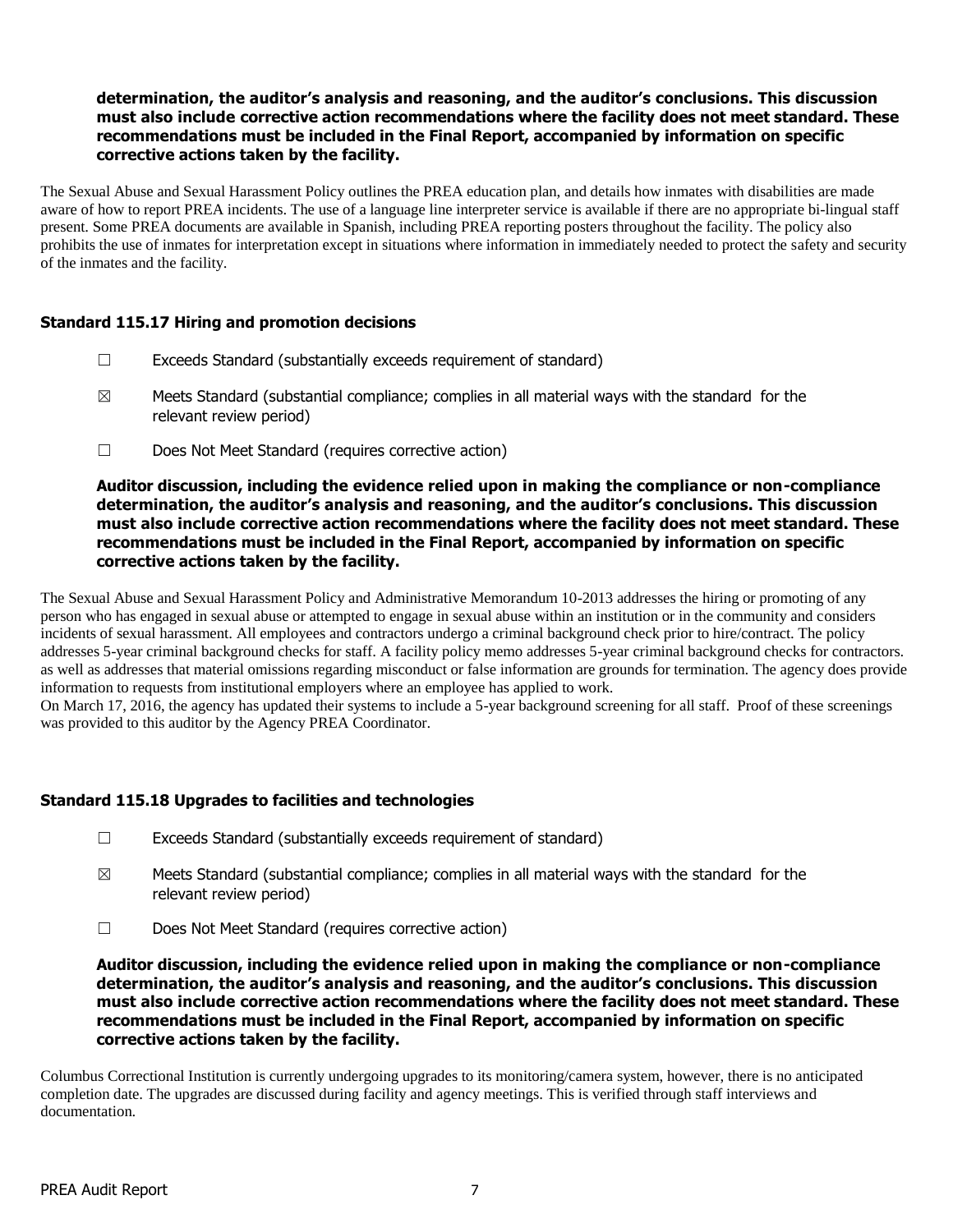# **Standard 115.21 Evidence protocol and forensic medical examinations**

- ☐ Exceeds Standard (substantially exceeds requirement of standard)
- $\boxtimes$  Meets Standard (substantial compliance; complies in all material ways with the standard for the relevant review period)
- ☐ Does Not Meet Standard (requires corrective action)

**Auditor discussion, including the evidence relied upon in making the compliance or non-compliance determination, the auditor's analysis and reasoning, and the auditor's conclusions. This discussion must also include corrective action recommendations where the facility does not meet standard. These recommendations must be included in the Final Report, accompanied by information on specific corrective actions taken by the facility.**

The agency is responsible for administrative and criminal investigations are conducted by local law enforcement. Uniform Evidence Protocols are noted in policies and address all areas required for the facility. The agency employs mental health staff who have received training in Rape Crisis and Sexual Assault Services, who are available to assist victims after an allegation. The medical staff are responsible for providing assistance if the victim requests. The medical staff stated that a SANE nurse is available at the hospital. The facility utilizes Columbus Regional Healthcare System for forensic medical examinations.

# **Standard 115.22 Policies to ensure referrals of allegations for investigations**

- $\Box$  Exceeds Standard (substantially exceeds requirement of standard)
- $\boxtimes$  Meets Standard (substantial compliance; complies in all material ways with the standard for the relevant review period)
- ☐ Does Not Meet Standard (requires corrective action)

**Auditor discussion, including the evidence relied upon in making the compliance or non-compliance determination, the auditor's analysis and reasoning, and the auditor's conclusions. This discussion must also include corrective action recommendations where the facility does not meet standard. These recommendations must be included in the Final Report, accompanied by information on specific corrective actions taken by the facility.**

The agency and facility is committed to ensuring that all allegations of sexual abuse or sexual harassment are investigated and are identified in the Sexual Abuse and Sexual Harassment Policy as major incidents, which require investigation. Any sexual abuse allegations are referred to the sexual abuse investigator, and shall be referred to local law enforcement if criminal in nature.

# **Standard 115.31 Employee training**

- $\Box$  Exceeds Standard (substantially exceeds requirement of standard)
- $\boxtimes$  Meets Standard (substantial compliance; complies in all material ways with the standard for the relevant review period)
- ☐ Does Not Meet Standard (requires corrective action)

**Auditor discussion, including the evidence relied upon in making the compliance or non-compliance determination, the auditor's analysis and reasoning, and the auditor's conclusions. This discussion must also include corrective action recommendations where the facility does not meet standard. These recommendations must be included in the Final Report, accompanied by information on specific corrective actions taken by the facility.**

PREA Audit Report 8 The Inmate Sexual Abuse and Sexual Harassment Policy addresses all areas outlined in the standard for training staff. The training includes Gender-Responsive Training. All staff are required to take PREA training annually. Interviews with staff indicated that they were aware of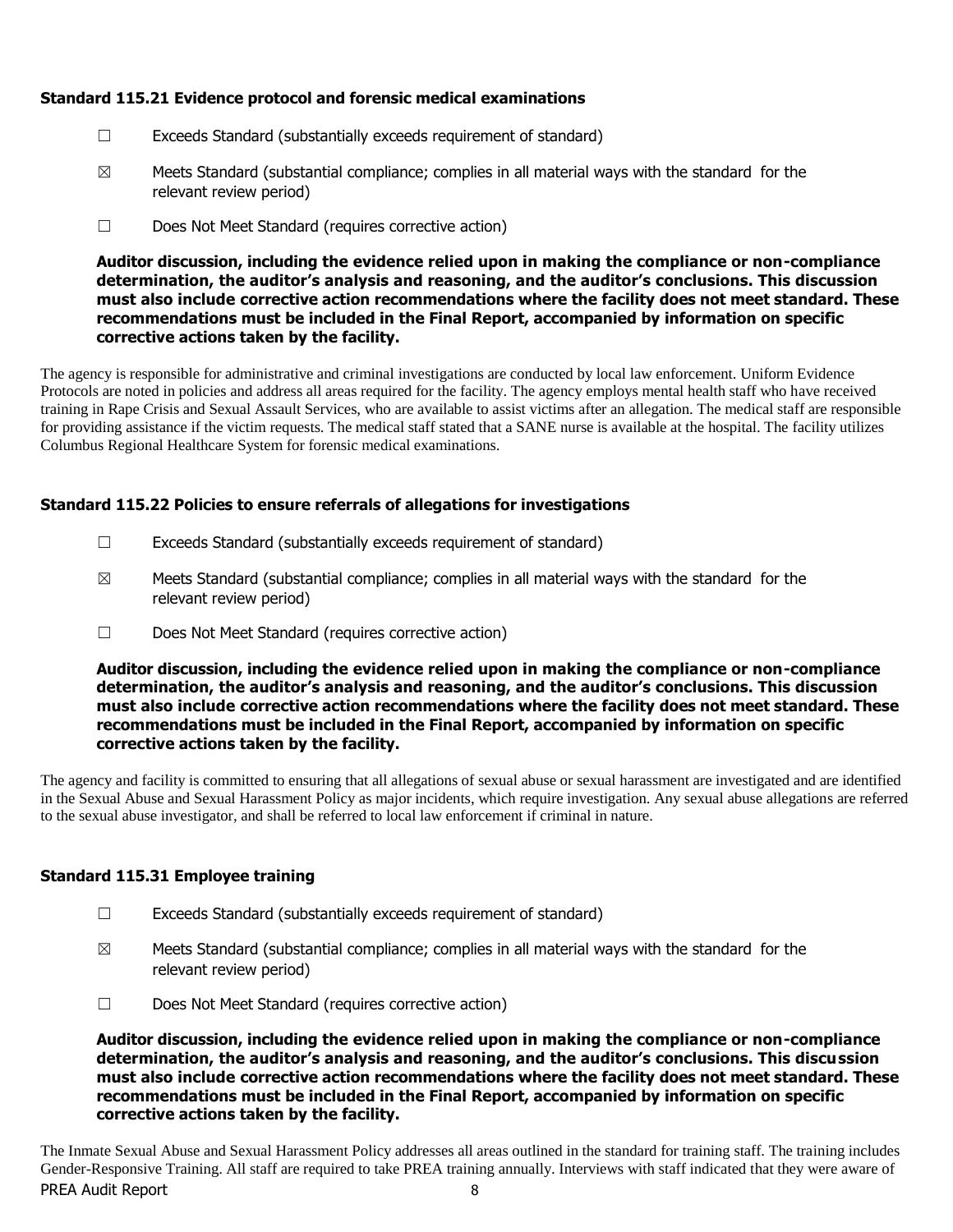the required elements of PREA training.

### **Standard 115.32 Volunteer and contractor training**

- $\Box$  Exceeds Standard (substantially exceeds requirement of standard)
- $\boxtimes$  Meets Standard (substantial compliance; complies in all material ways with the standard for the relevant review period)
- ☐ Does Not Meet Standard (requires corrective action)

**Auditor discussion, including the evidence relied upon in making the compliance or non-compliance determination, the auditor's analysis and reasoning, and the auditor's conclusions. This discussion must also include corrective action recommendations where the facility does not meet standard. These recommendations must be included in the Final Report, accompanied by information on specific corrective actions taken by the facility.**

Columbus Correctional Institution provides training for all volunteers and contractors based upon their contact with inmates. This training includes zero-tolerance, how to protect the victim, and who to notify in the event of a reported incident.

#### **Standard 115.33 Inmate education**

- ☐ Exceeds Standard (substantially exceeds requirement of standard)
- $\boxtimes$  Meets Standard (substantial compliance; complies in all material ways with the standard for the relevant review period)
- ☐ Does Not Meet Standard (requires corrective action)

**Auditor discussion, including the evidence relied upon in making the compliance or non-compliance determination, the auditor's analysis and reasoning, and the auditor's conclusions. This discussion must also include corrective action recommendations where the facility does not meet standard. These recommendations must be included in the Final Report, accompanied by information on specific corrective actions taken by the facility.**

All inmates receive information regarding the Zero Tolerance Policy and how to report a PREA incident upon intake at Columbus Correctional Institution. Full PREA education is provided to all inmates within 15 days of intake. The PREA information is provided through inmate brochures and posters, in both English and Spanish. PREA Posters were seen throughout the facility during the tour.

#### **Standard 115.34 Specialized training: Investigations**

- ☐ Exceeds Standard (substantially exceeds requirement of standard)
- $\boxtimes$  Meets Standard (substantial compliance; complies in all material ways with the standard for the relevant review period)
- ☐ Does Not Meet Standard (requires corrective action)

**Auditor discussion, including the evidence relied upon in making the compliance or non-compliance determination, the auditor's analysis and reasoning, and the auditor's conclusions. This discussion must also include corrective action recommendations where the facility does not meet standard. These recommendations must be included in the Final Report, accompanied by information on specific corrective actions taken by the facility.**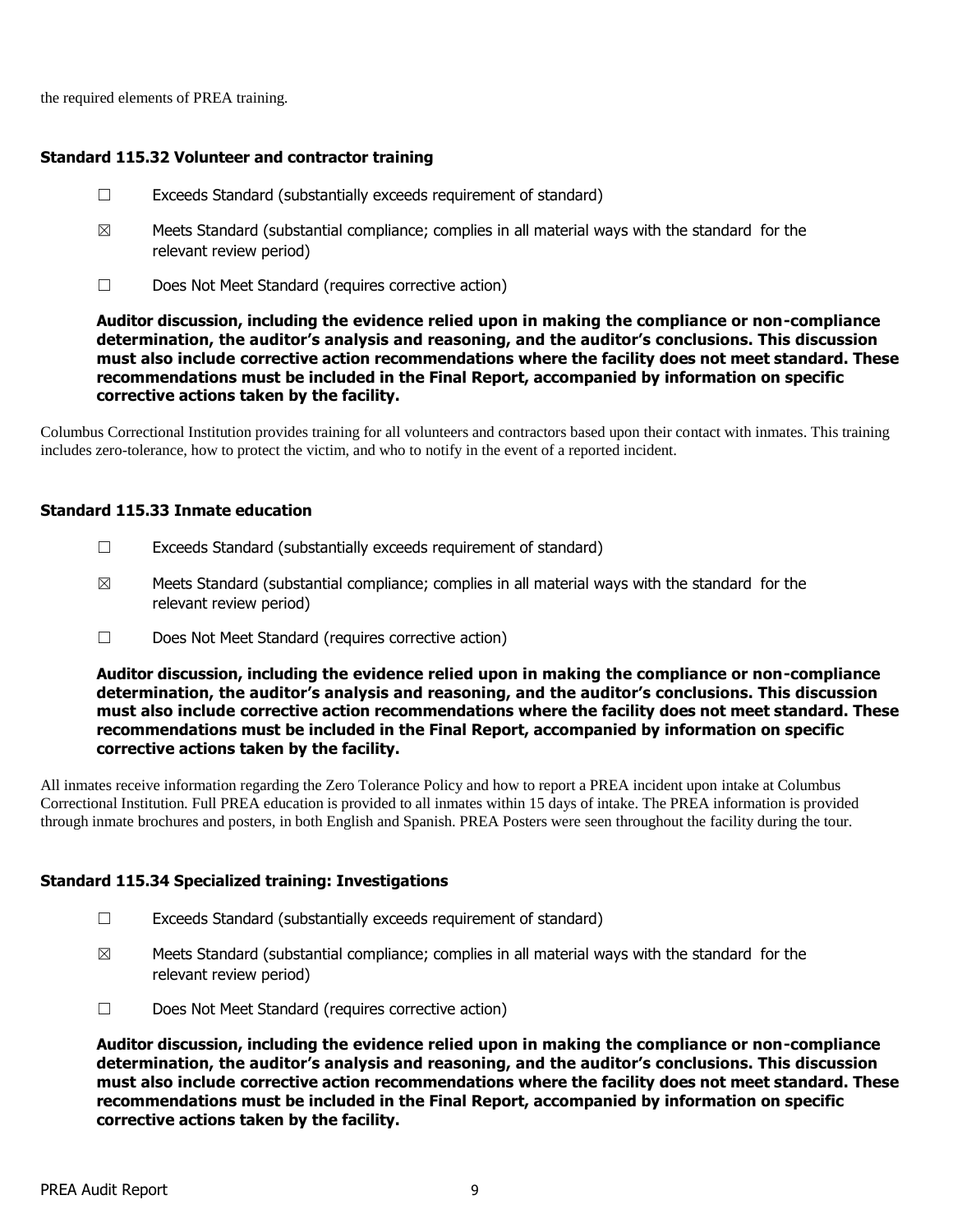The Inmate Sexual Abuse and Sexual Harassment Policy requires specialized training for Investigators. The agency has provided documentation of investigators completing training.

# **Standard 115.35 Specialized training: Medical and mental health care**

- ☐ Exceeds Standard (substantially exceeds requirement of standard)
- $\boxtimes$  Meets Standard (substantial compliance; complies in all material ways with the standard for the relevant review period)
- ☐ Does Not Meet Standard (requires corrective action)

**Auditor discussion, including the evidence relied upon in making the compliance or non-compliance determination, the auditor's analysis and reasoning, and the auditor's conclusions. This discussion must also include corrective action recommendations where the facility does not meet standard. These recommendations must be included in the Final Report, accompanied by information on specific corrective actions taken by the facility.**

The Inmate Sexual Abuse and Sexual Harassment Policy requires medical and mental health staff are to receive standard staff training as well as specialized training. A review of documents indicates that this is complete. Interviews with medical and mental health staff confirm this as well.

# **Standard 115.41 Screening for risk of victimization and abusiveness**

- $\Box$  Exceeds Standard (substantially exceeds requirement of standard)
- $\boxtimes$  Meets Standard (substantial compliance; complies in all material ways with the standard for the relevant review period)
- ☐ Does Not Meet Standard (requires corrective action)

### **Auditor discussion, including the evidence relied upon in making the compliance or non-compliance determination, the auditor's analysis and reasoning, and the auditor's conclusions. This discussion must also include corrective action recommendations where the facility does not meet standard. These recommendations must be included in the Final Report, accompanied by information on specific corrective actions taken by the facility.**

All inmates arriving at Columbus Correctional Institution receive a screening for aggressiveness at the Reception Center. However, the agency is not currently conducting Risk Screenings for Victimization, only for Abusiveness. The Sexual Abuse and Sexual Harassment Policy requires the risk screening to be completed within 72 hours of arrival and reviewed 30 days after intake, as well as when new information is obtained. The policy also prohibits the discipline of an inmate for refusal to answer questions from the screening, and the facility has created a system in which only identified staff can access the completed screening tool.

On March 17, 2016, the agency PREA Coordinator provided to this auditor documentation that the agency now produces a High Risk for Victimization List (HRV) that is reviewed alongside the High Risk for Abusive List (HRA) to ensure that all housing, work, and programming services are assigned with the protection of the inmates as a key factor. Upon intake at a reception center, the inmate and staff complete the Mental Health Screening Inventory. This tool identifies all required components of the standard. From this document, two lists are produced – the HRV and HRA (see above). These lists are protected from viewing by staff who do not have an immediate need to know and access is only provided to the Facility Head, PREA Compliance Manager, Asst. Superintendent for Custody and Operations, Asst. Superintendent for Programs, and the Inmate Assignment Coordinators, or IAC. It is the responsibility for the designated staff to run these lists weekly to review for appropriate placement. This facility was then required, and has completed as of March 18, 2016, a review of all inmates on the HRV and HRA list as well as changes made to ensure the safety of inmates.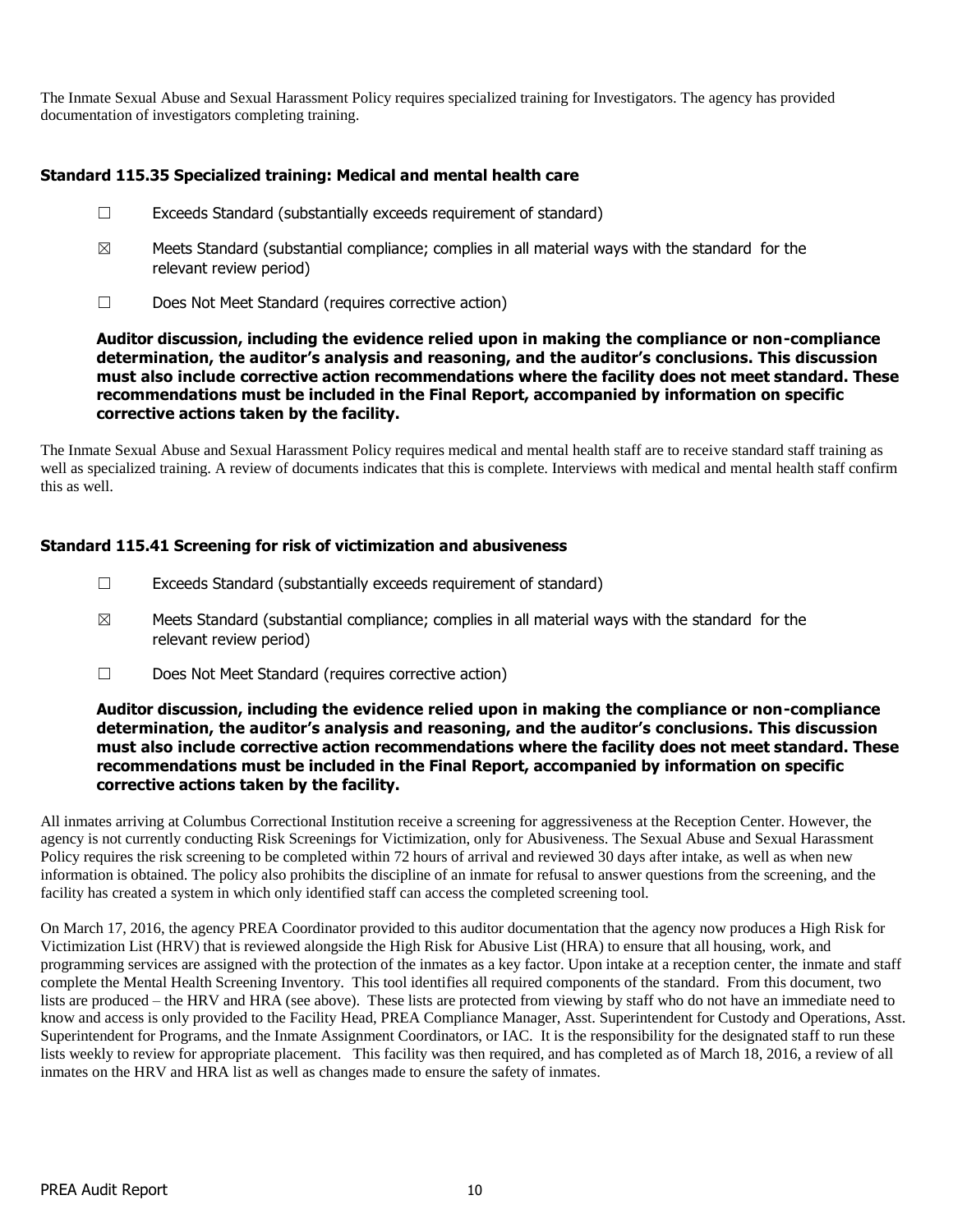### **Standard 115.42 Use of screening information**

- ☐ Exceeds Standard (substantially exceeds requirement of standard)
- $\boxtimes$  Meets Standard (substantial compliance; complies in all material ways with the standard for the relevant review period)
- ☐ Does Not Meet Standard (requires corrective action)

**Auditor discussion, including the evidence relied upon in making the compliance or non-compliance determination, the auditor's analysis and reasoning, and the auditor's conclusions. This discussion must also include corrective action recommendations where the facility does not meet standard. These recommendations must be included in the Final Report, accompanied by information on specific corrective actions taken by the facility.**

Information from the PREA High Risk Abuser Report is used to assist with housing decisions. Each housing decision is also based on other factors. The Sexual Abuse and Sexual Harassment Policy requires a bi-annual review of all transgender and intersex inmates housing and programming. All transgender and intersex inmates are given the right to shower separately from all other inmates. However, the agency is not currently conducting Risk Screenings for Victimization, only for Abusiveness. Therefore, the agency is not able to make necessary determinations for inmates for housing, bed, work, education, and program assignments as required by Standard 115.42.

On March 17, 2016, the agency updated their current system to now include a review of the High Risk Victimization (HRV) and the High Risk of Aggressive (HRA) list at the facility on a weekly basis, or more often if needed, to ensure that inmates are placed in educational, vocational, and housing that ensures their safety. Inmates who are identified as HRV are now placed in closer proximity to the staff in the housing units. This information was provided to the auditor to show that on March 18, 2016, Columbus Correctional Institution completed the first run of this new system and made changes in order to protect inmates. An updated of their current system will now include daily facility bed movement reviews by the PREA Compliance Manager (PCM), reviews of work assignments and programming to ensure adequate supervision is available for HRA and HRV inmates to be in certain areas together. These shall be conducted weekly and documented on their Screening Review for High Risk Victims/Abusers Log.

# **Standard 115.43 Protective custody**

- ☐ Exceeds Standard (substantially exceeds requirement of standard)
- $\boxtimes$  Meets Standard (substantial compliance; complies in all material ways with the standard for the relevant review period)
- ☐ Does Not Meet Standard (requires corrective action)

**Auditor discussion, including the evidence relied upon in making the compliance or non-compliance determination, the auditor's analysis and reasoning, and the auditor's conclusions. This discussion must also include corrective action recommendations where the facility does not meet standard. These recommendations must be included in the Final Report, accompanied by information on specific corrective actions taken by the facility.**

The Inmate Sexual Abuse and Sexual Harassment Policy prohibits the use of involuntary restrictive housing unless there is no other option for keeping an inmate who is vulnerable to victimization separate from aggressive inmates. Any placement of an inmate in involuntary restrictive housing is documented. Participation in programs, privileges, education and work opportunities may be restricted due to security issues; however all efforts are made to provide certain programming within the restrictive housing. All restrictions are documented. The policy requires a review every 30 days for continued restriction/placement.

# **Standard 115.51 Inmate reporting**

- $\Box$  Exceeds Standard (substantially exceeds requirement of standard)
- $\boxtimes$  Meets Standard (substantial compliance; complies in all material ways with the standard for the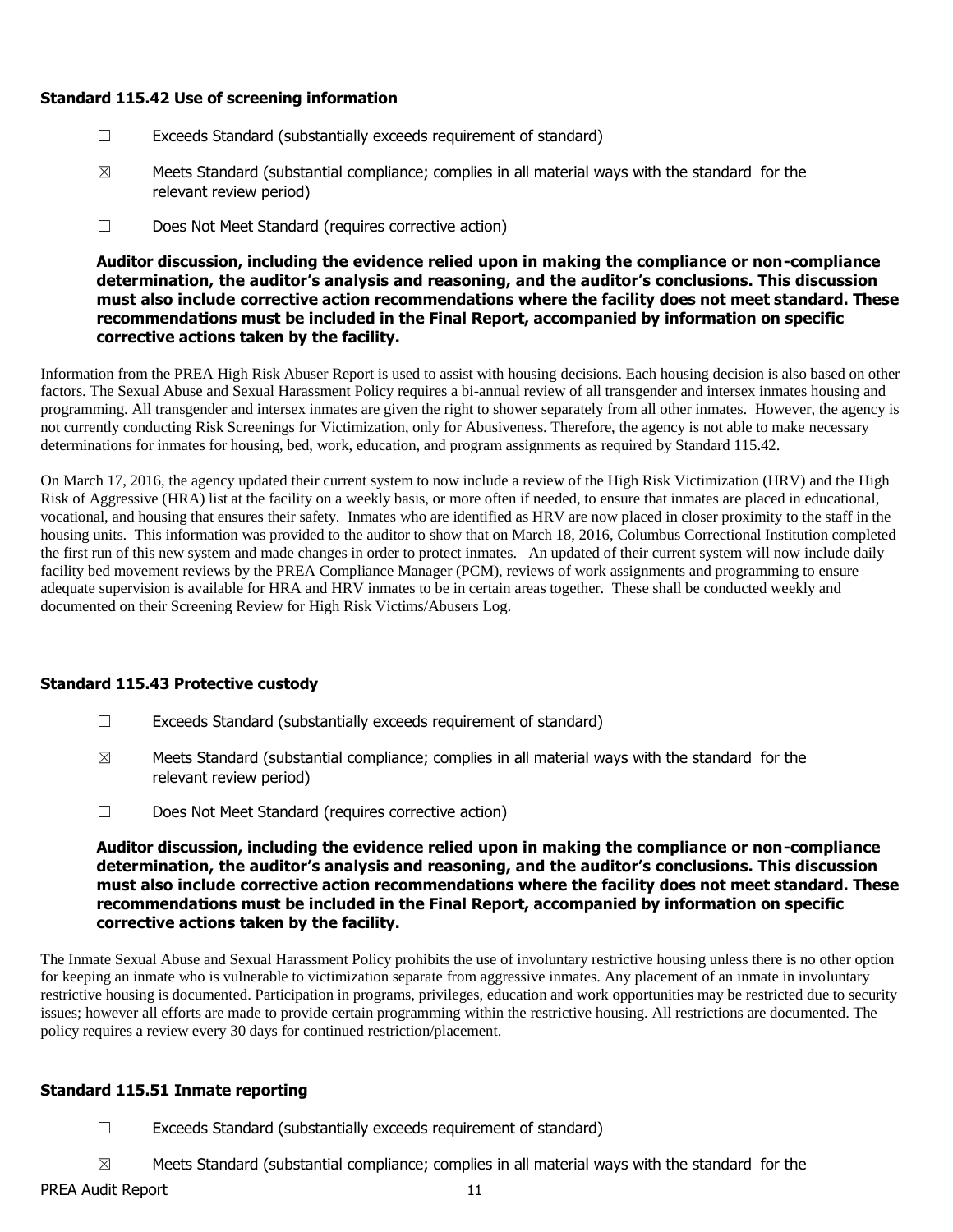relevant review period)

☐ Does Not Meet Standard (requires corrective action)

**Auditor discussion, including the evidence relied upon in making the compliance or non-compliance determination, the auditor's analysis and reasoning, and the auditor's conclusions. This discussion must also include corrective action recommendations where the facility does not meet standard. These recommendations must be included in the Final Report, accompanied by information on specific corrective actions taken by the facility.**

The agency allows for the reporting of any knowledge, suspicion or information through internal and external sources. Externally, inmates can mail a letter to NC Prisoner Legal Services, which is not a part of the NC Dept. of Public Safety. Internally, inmates are provided several methods to report sexual abuse or sexual harassment: They may send a letter directly to the State-wide PREA Director, or they may notify any staff member. This information is contained within the Inmate PREA Brochure, as well as posted throughout the facility. Staff may report any knowledge, suspicion or information regarding sexual abuse or sexual harassment by following the chain of command, Fraud, Waste & Abuse Hotline or e-mail/writing to the Statewide PREA Coordinator. Staff are provided methods to report privately and anonymously as well.

#### **Standard 115.52 Exhaustion of administrative remedies**

- ☐ Exceeds Standard (substantially exceeds requirement of standard)
- $\boxtimes$  Meets Standard (substantial compliance; complies in all material ways with the standard for the relevant review period)
- ☐ Does Not Meet Standard (requires corrective action)

**Auditor discussion, including the evidence relied upon in making the compliance or non-compliance determination, the auditor's analysis and reasoning, and the auditor's conclusions. This discussion must also include corrective action recommendations where the facility does not meet standard. These recommendations must be included in the Final Report, accompanied by information on specific corrective actions taken by the facility.**

The Administrative Remedy Procedure Policy states if a grievance complains about sexual abuse or harassment of an inmate(s), immediate notification shall be made to the Department of Public Safety's PREA Office. No inmate grievance alleging sexual abuse or harassment shall be rejected.

# **Standard 115.53 Inmate access to outside confidential support services**

- ☐ Exceeds Standard (substantially exceeds requirement of standard)
- $\boxtimes$  Meets Standard (substantial compliance; complies in all material ways with the standard for the relevant review period)
- ☐ Does Not Meet Standard (requires corrective action)

**Auditor discussion, including the evidence relied upon in making the compliance or non-compliance determination, the auditor's analysis and reasoning, and the auditor's conclusions. This discussion must also include corrective action recommendations where the facility does not meet standard. These recommendations must be included in the Final Report, accompanied by information on specific corrective actions taken by the facility.**

Columbus Correctional Institution provides inmates with access to qualified victim advocates through the use of PREA Support Persons for emotional support services related to sexual abuse. PREA Support Persons are facility staff and have had the proper training for victim advocacy. Additional outside support services are provided by Families First, Inc. as requested by the inmate.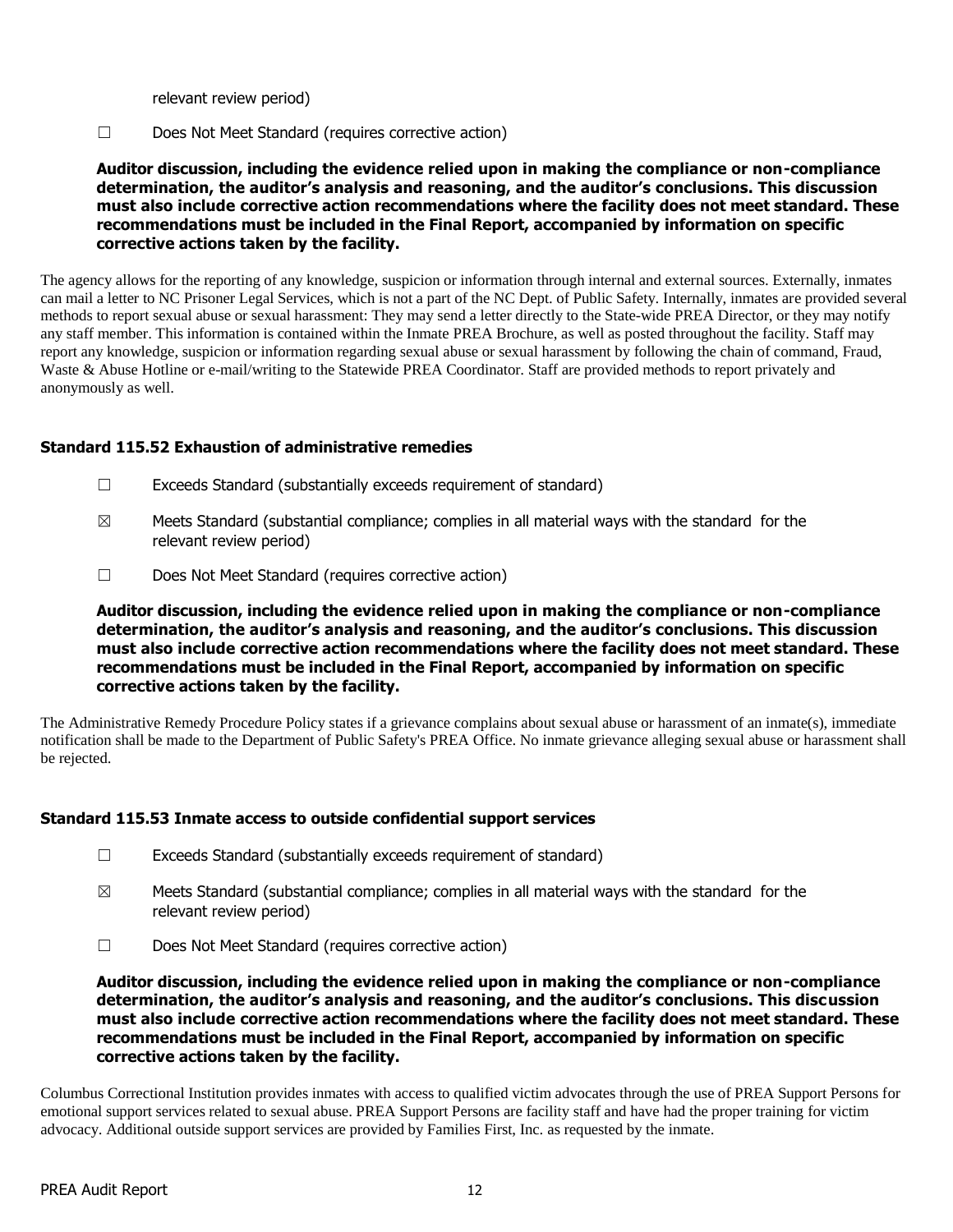# **Standard 115.54 Third-party reporting**

- ☐ Exceeds Standard (substantially exceeds requirement of standard)
- $\boxtimes$  Meets Standard (substantial compliance; complies in all material ways with the standard for the relevant review period)
- ☐ Does Not Meet Standard (requires corrective action)

**Auditor discussion, including the evidence relied upon in making the compliance or non-compliance determination, the auditor's analysis and reasoning, and the auditor's conclusions. This discussion must also include corrective action recommendations where the facility does not meet standard. These recommendations must be included in the Final Report, accompanied by information on specific corrective actions taken by the facility.**

The NC Dept. of Public Safety website provides for two separate reporting options for the receipt of third-party reports of sexual abuse or sexual harassment. They may write to the State-wide PREA Director, or send an e-mail through the link provided. Both methods report the information directly to the State-wide PREA Coordinator, who will inform the Superintendent. Any reports made directly to the facility will be investigated. This was confirmed through staff interviews.

# **Standard 115.61 Staff and agency reporting duties**

- $\Box$  Exceeds Standard (substantially exceeds requirement of standard)
- $\boxtimes$  Meets Standard (substantial compliance; complies in all material ways with the standard for the relevant review period)
- ☐ Does Not Meet Standard (requires corrective action)

**Auditor discussion, including the evidence relied upon in making the compliance or non-compliance determination, the auditor's analysis and reasoning, and the auditor's conclusions. This discussion must also include corrective action recommendations where the facility does not meet standard. These recommendations must be included in the Final Report, accompanied by information on specific corrective actions taken by the facility.**

Staff are prohibited by policy from sharing information regarding an allegation of sexual abuse or sexual harassment with individuals who are not identified as a part of the investigative team. All medical and mental health staff are mandatory reporters of sexual abuse in the facility. Inmates are made aware of this during their initial medical and mental health screenings. The sexual abuse investigators are responsible for all investigations of sexual abuse and sexual harassment.

# **Standard 115.62 Agency protection duties**

- ☐ Exceeds Standard (substantially exceeds requirement of standard)
- $\boxtimes$  Meets Standard (substantial compliance; complies in all material ways with the standard for the relevant review period)
- ☐ Does Not Meet Standard (requires corrective action)

**Auditor discussion, including the evidence relied upon in making the compliance or non-compliance determination, the auditor's analysis and reasoning, and the auditor's conclusions. This discussion must also include corrective action recommendations where the facility does not meet standard. These recommendations must be included in the Final Report, accompanied by information on specific corrective actions taken by the facility.**

PREA Audit Report 13 All allegations of imminent sexual abuse is taken seriously and steps are taken immediately to protect the alleged victim. Notification is immediately made to the sexual abuse investigators who will investigate. Interviews with staff confirm their knowledge regarding their duty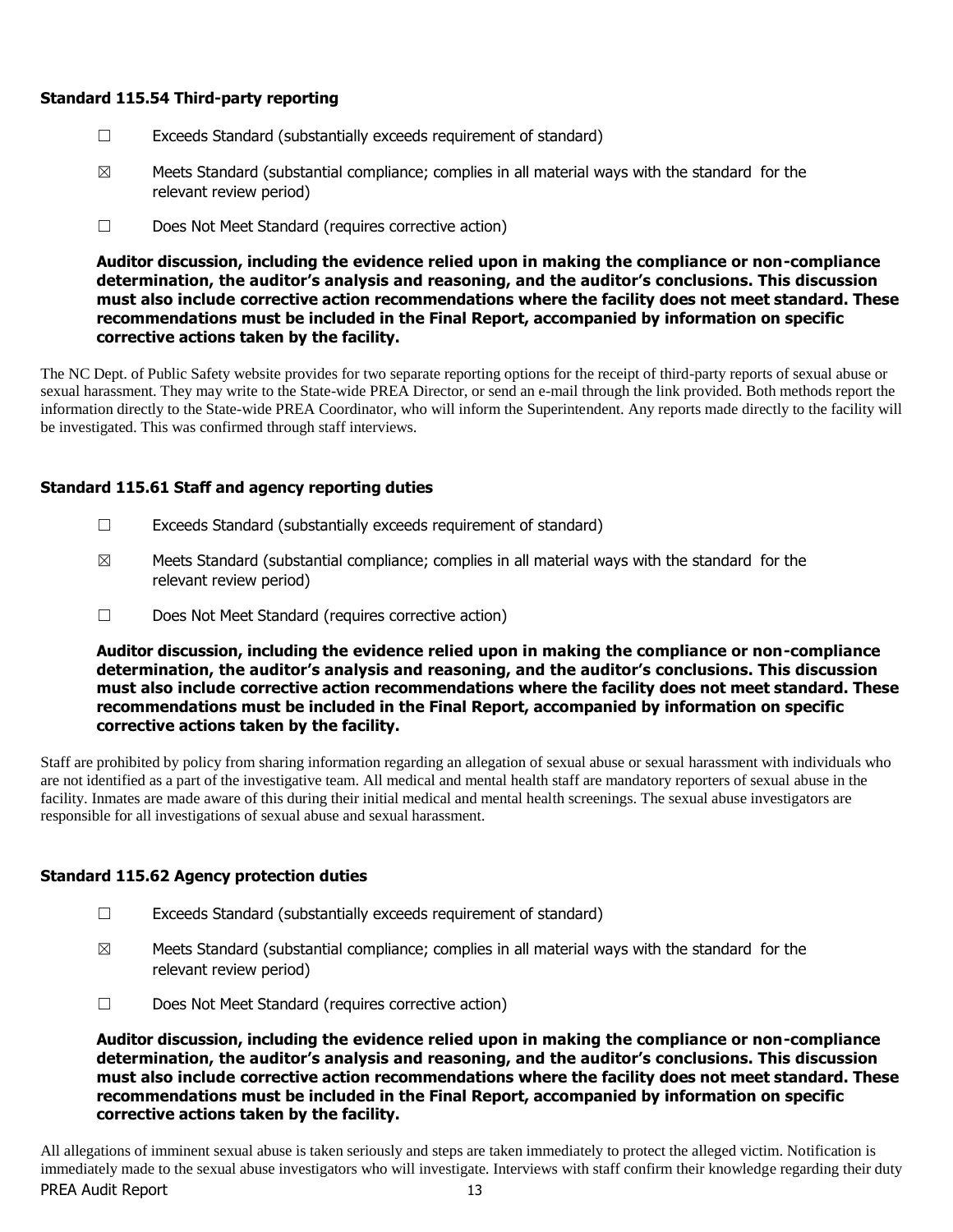to protect inmates.

#### **Standard 115.63 Reporting to other confinement facilities**

- $\Box$  Exceeds Standard (substantially exceeds requirement of standard)
- $\boxtimes$  Meets Standard (substantial compliance; complies in all material ways with the standard for the relevant review period)
- ☐ Does Not Meet Standard (requires corrective action)

#### **Auditor discussion, including the evidence relied upon in making the compliance or non-compliance determination, the auditor's analysis and reasoning, and the auditor's conclusions. This discussion must also include corrective action recommendations where the facility does not meet standard. These recommendations must be included in the Final Report, accompanied by information on specific corrective actions taken by the facility.**

Any allegations of sexual abuse that are received that have occurred in another institution are required by Sexual Abuse and Sexual Harassment Policy to be reported to the Superintendent of that facility. This information is documented. The policy also requires that any receipt of such allegations from another institution shall be investigated similar to if the allegation was made while the inmate was housed at Columbus Correctional Institution. There were no PREA allegations received from other institutions.

#### **Standard 115.64 Staff first responder duties**

- $\Box$  Exceeds Standard (substantially exceeds requirement of standard)
- $\boxtimes$  Meets Standard (substantial compliance; complies in all material ways with the standard for the relevant review period)
- ☐ Does Not Meet Standard (requires corrective action)

#### **Auditor discussion, including the evidence relied upon in making the compliance or non-compliance determination, the auditor's analysis and reasoning, and the auditor's conclusions. This discussion must also include corrective action recommendations where the facility does not meet standard. These recommendations must be included in the Final Report, accompanied by information on specific corrective actions taken by the facility.**

The Inmate Sexual Abuse and Sexual Harassment Policy addresses all components of Standard 115.64. First responders are required to protect the victim, address the preservation of evidence and to preserve the crime scene. All non-security staff are trained to provide the victim with protection and to make an appropriate report to the Superintendent. Staff interviews confirm their understanding of their first responder duties.

#### **Standard 115.65 Coordinated response**

- ☐ Exceeds Standard (substantially exceeds requirement of standard)
- $\boxtimes$  Meets Standard (substantial compliance; complies in all material ways with the standard for the relevant review period)
- ☐ Does Not Meet Standard (requires corrective action)

**Auditor discussion, including the evidence relied upon in making the compliance or non-compliance determination, the auditor's analysis and reasoning, and the auditor's conclusions. This discussion must also include corrective action recommendations where the facility does not meet standard. These recommendations must be included in the Final Report, accompanied by information on specific**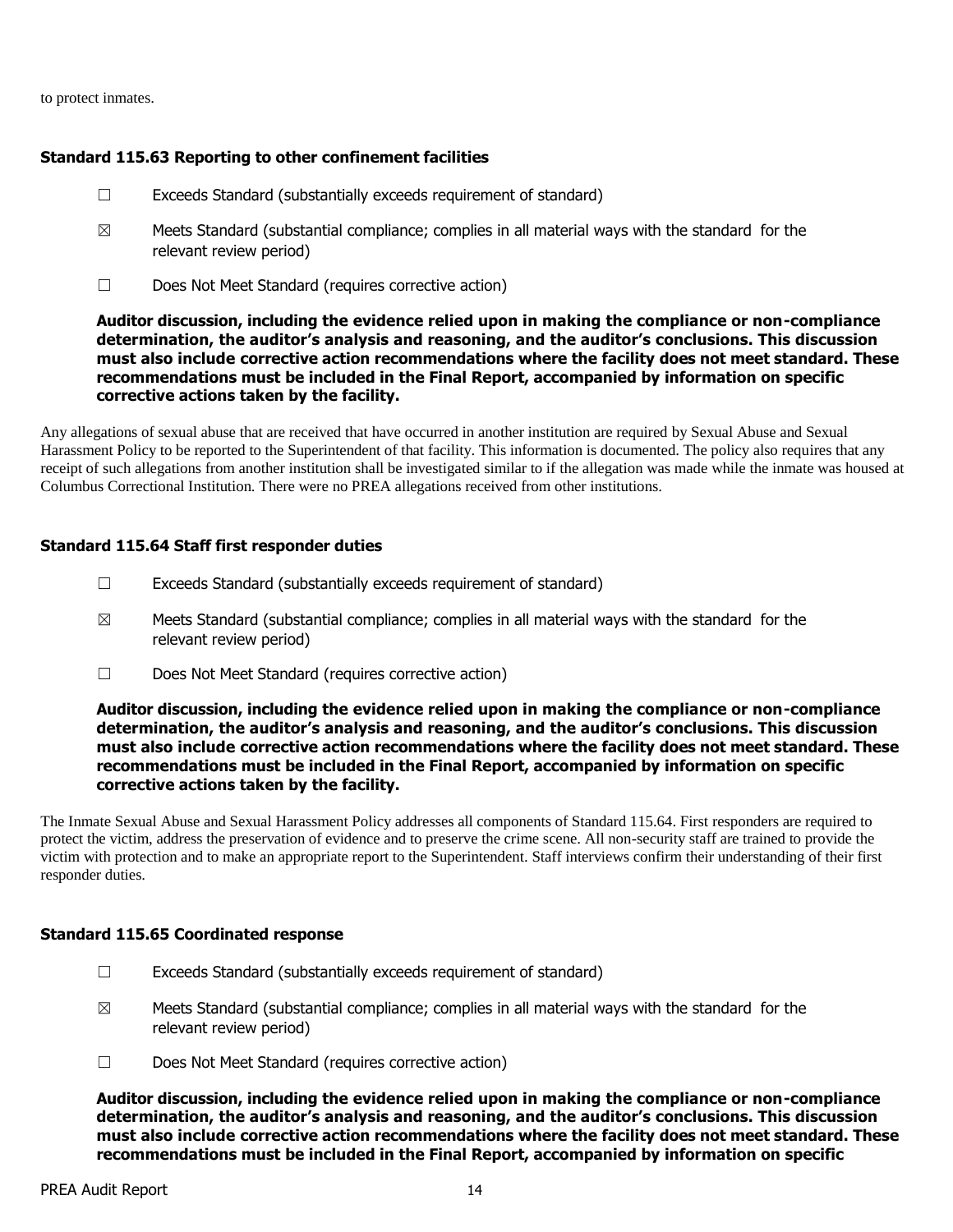### **corrective actions taken by the facility.**

Columbus Correctional Institution has a Coordinated Response Plan that address all requirements of the PREA standards in response to allegations. The Coordinated Response Checklist is specific to the facility, and includes all contact names and phone numbers.

# **Standard 115.66 Preservation of ability to protect inmates from contact with abusers**

- $\Box$  Exceeds Standard (substantially exceeds requirement of standard)
- $\Box$  Meets Standard (substantial compliance; complies in all material ways with the standard for the relevant review period)
- ☐ Does Not Meet Standard (requires corrective action)

**Auditor discussion, including the evidence relied upon in making the compliance or non-compliance determination, the auditor's analysis and reasoning, and the auditor's conclusions. This discussion must also include corrective action recommendations where the facility does not meet standard. These recommendations must be included in the Final Report, accompanied by information on specific corrective actions taken by the facility.**

N/A - Columbus Correctional Institution does not enter into collective bargaining agreements

# **Standard 115.67 Agency protection against retaliation**

- $\Box$  Exceeds Standard (substantially exceeds requirement of standard)
- $\boxtimes$  Meets Standard (substantial compliance; complies in all material ways with the standard for the relevant review period)
- ☐ Does Not Meet Standard (requires corrective action)

### **Auditor discussion, including the evidence relied upon in making the compliance or non-compliance determination, the auditor's analysis and reasoning, and the auditor's conclusions. This discussion must also include corrective action recommendations where the facility does not meet standard. These recommendations must be included in the Final Report, accompanied by information on specific corrective actions taken by the facility.**

Inmate Sexual Abuse and Sexual Harassment Policy addresses practices to protect both staff and inmates who report sexual abuse or sexual harassment from retaliation. Various protection methods are identified, including housing changes, transfers for both inmates and staff, as well as emotional support services. Retaliation is monitored for a minimum of 90 days, with periodic status checks. A facility policy memo addresses the protection of individuals who assist in the investigation.

# **Standard 115.68 Post-allegation protective custody**

- ☐ Exceeds Standard (substantially exceeds requirement of standard)
- $\boxtimes$  Meets Standard (substantial compliance; complies in all material ways with the standard for the relevant review period)
- ☐ Does Not Meet Standard (requires corrective action)

**Auditor discussion, including the evidence relied upon in making the compliance or non-compliance determination, the auditor's analysis and reasoning, and the auditor's conclusions. This discussion must also include corrective action recommendations where the facility does not meet standard. These recommendations must be included in the Final Report, accompanied by information on specific**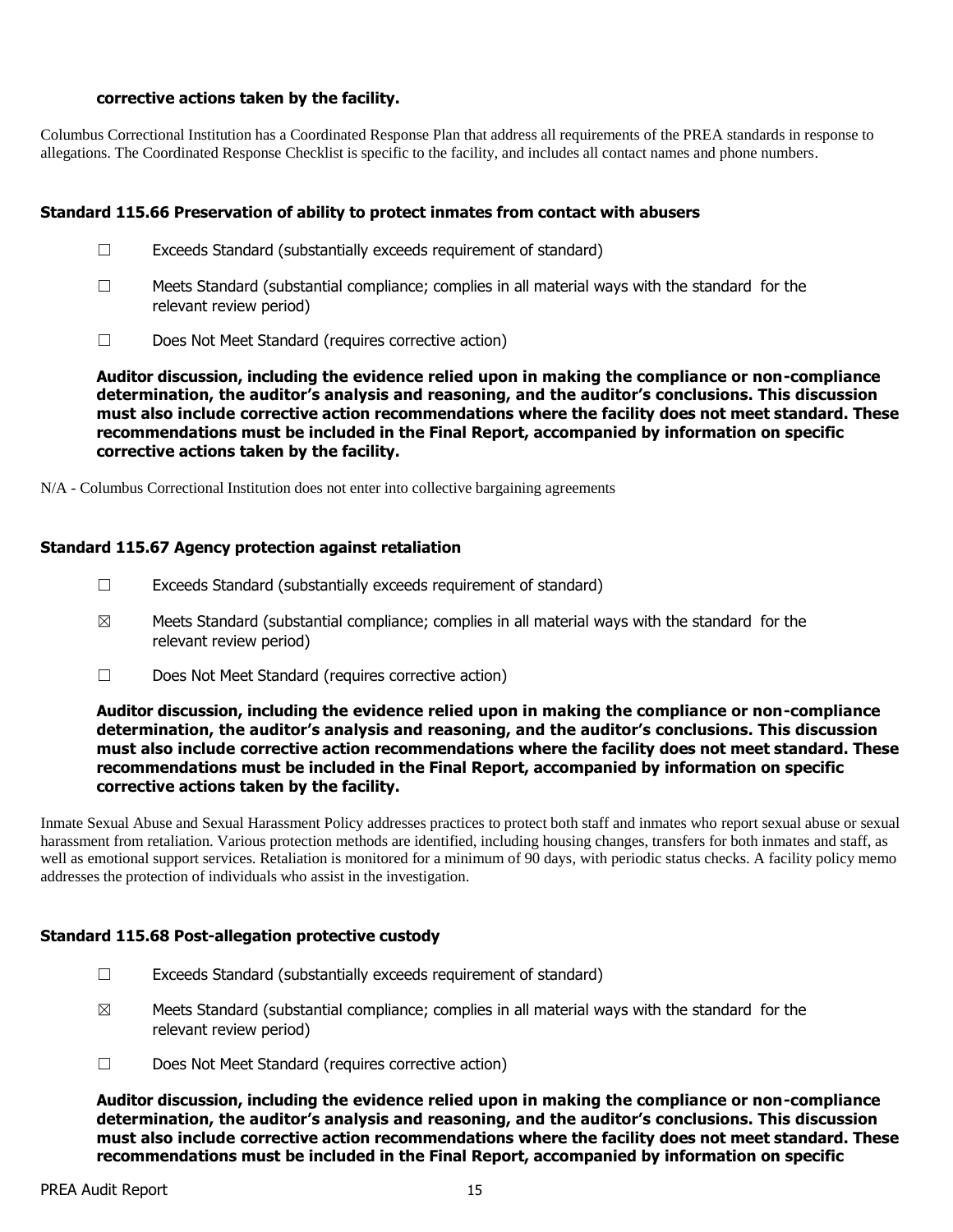### **corrective actions taken by the facility.**

The Inmate Sexual Abuse and Sexual Harassment Policy meets all requirements of PREA Standard 115.43. Additionally, any inmate who has suffered sexual abuse and is placed in Administrative Restrictive Housing (Protective Custody) is seen every seven days by a counselor who documents their status. Additionally, the classification team reviews all placements in Administrative Restrictive Housing.

### **Standard 115.71 Criminal and administrative agency investigations**

- $\Box$  Exceeds Standard (substantially exceeds requirement of standard)
- $\boxtimes$  Meets Standard (substantial compliance; complies in all material ways with the standard for the relevant review period)
- ☐ Does Not Meet Standard (requires corrective action)

**Auditor discussion, including the evidence relied upon in making the compliance or non-compliance determination, the auditor's analysis and reasoning, and the auditor's conclusions. This discussion must also include corrective action recommendations where the facility does not meet standard. These recommendations must be included in the Final Report, accompanied by information on specific corrective actions taken by the facility.**

The NC Dept. of Public Safety conducts its' own administrative investigations. Criminal Investigations are conducted by local law enforcement. All investigators have received specialized training as required pursuant to PREA standard 115.34. All evidence available is gathered and preserved. Prior reports involving the same perpetrator or victim are required to be reviewed. Credibility of any person identified during the investigation is individually based and no polygraph examination or other truth-telling device is offered as a condition of continuing the investigation. Sexual assault investigators are responsible for conducting an initial investigation and the administrative investigation. Administrative investigations include addressing staff actions, credibility and investigative facts and findings. Any investigations where there appears to be criminal activity is referred for prosecution, and no interviews are conducted without consulting the Office of Special Investigations and Compliance. Both administrative and criminal investigations are documented and include narrative of the evidence collected.

# **Standard 115.72 Evidentiary standard for administrative investigations**

- $\Box$  Exceeds Standard (substantially exceeds requirement of standard)
- $\boxtimes$  Meets Standard (substantial compliance; complies in all material ways with the standard for the relevant review period)
- ☐ Does Not Meet Standard (requires corrective action)

**Auditor discussion, including the evidence relied upon in making the compliance or non-compliance determination, the auditor's analysis and reasoning, and the auditor's conclusions. This discussion must also include corrective action recommendations where the facility does not meet standard. These recommendations must be included in the Final Report, accompanied by information on specific corrective actions taken by the facility.**

The Inmate Sexual Abuse and Sexual Harassment Policy imposes no standard higher than a preponderance of the evidence in determining whether allegations are substantiated.

# **Standard 115.73 Reporting to inmates**

- $\Box$  Exceeds Standard (substantially exceeds requirement of standard)
- $\boxtimes$  Meets Standard (substantial compliance; complies in all material ways with the standard for the relevant review period)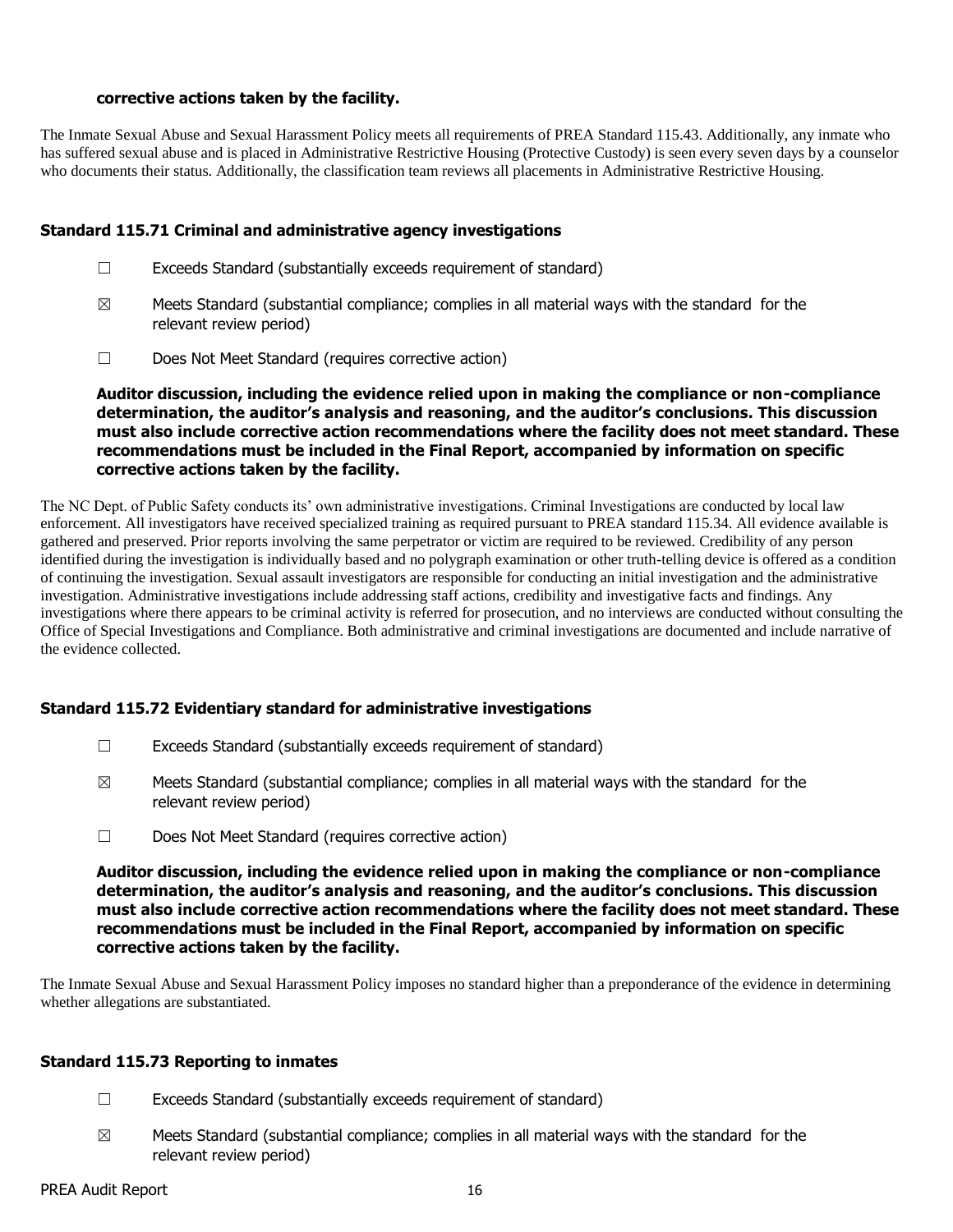☐ Does Not Meet Standard (requires corrective action)

**Auditor discussion, including the evidence relied upon in making the compliance or non-compliance determination, the auditor's analysis and reasoning, and the auditor's conclusions. This discussion must also include corrective action recommendations where the facility does not meet standard. These recommendations must be included in the Final Report, accompanied by information on specific corrective actions taken by the facility.**

The Inmate Sexual Abuse and Sexual Harassment Policy requires, and investigative files indicate, that reporting inmates who are alleged to have suffered sexual abuse and/or sexual harassment are advised of the outcome of PREA investigations by the PREA Support Persons at the conclusion of the investigation. Additionally, the policy requires information on the progress of the case. This notification is documented.

# **Standard 115.76 Disciplinary sanctions for staff**

- ☐ Exceeds Standard (substantially exceeds requirement of standard)
- $\boxtimes$  Meets Standard (substantial compliance; complies in all material ways with the standard for the relevant review period)
- ☐ Does Not Meet Standard (requires corrective action)

### **Auditor discussion, including the evidence relied upon in making the compliance or non-compliance determination, the auditor's analysis and reasoning, and the auditor's conclusions. This discussion must also include corrective action recommendations where the facility does not meet standard. These recommendations must be included in the Final Report, accompanied by information on specific corrective actions taken by the facility.**

Inmate Sexual Abuse and Sexual Harassment Policy requires disciplinary sanctions, up to and including termination, for staff who violate agency policy regarding sexual abuse and sexual harassment. All disciplinary actions are reviewed based upon the nature and circumstances of the allegation and disciplinary action on prior comparable offenses. Any staff terminations for violation of the agency zero-tolerance policy are reported to the state licensing body. In the past 12 months, there were no staff from this facility who violated the agency sexual abuse policy.

# **Standard 115.77 Corrective action for contractors and volunteers**

- ☐ Exceeds Standard (substantially exceeds requirement of standard)
- $\boxtimes$  Meets Standard (substantial compliance; complies in all material ways with the standard for the relevant review period)
- ☐ Does Not Meet Standard (requires corrective action)

### **Auditor discussion, including the evidence relied upon in making the compliance or non-compliance determination, the auditor's analysis and reasoning, and the auditor's conclusions. This discussion must also include corrective action recommendations where the facility does not meet standard. These recommendations must be included in the Final Report, accompanied by information on specific corrective actions taken by the facility.**

Inmate Sexual Abuse and Sexual Harassment Policy requires that any contractor or volunteer who violates the zero-tolerance policy are prohibited from any contact with inmates. If applicable, the actions of the contractor or volunteer will be reported to the licensing body (if applicable). There were no incidents of sexual abuse or sexual harassment by a contractor or volunteer.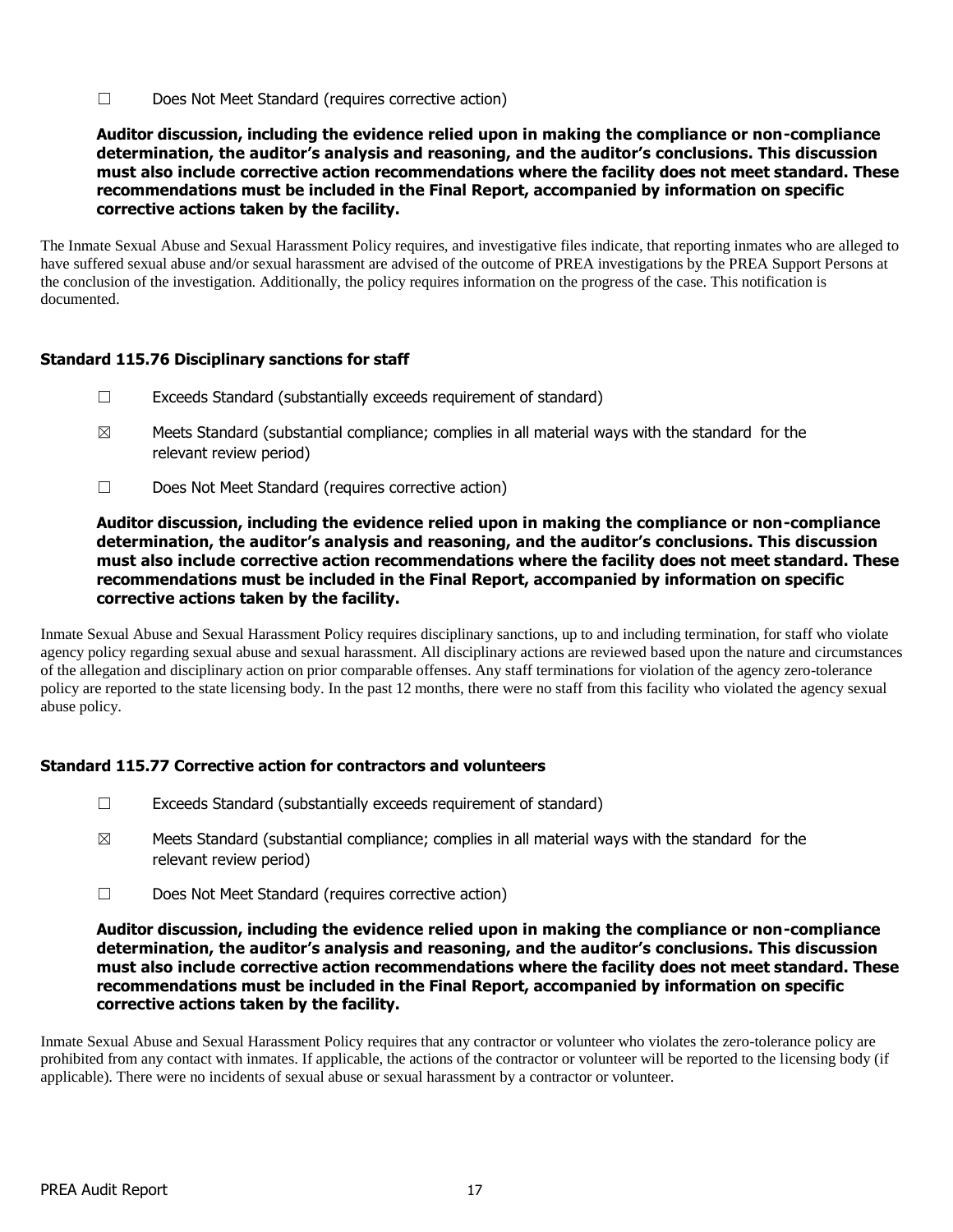# **Standard 115.78 Disciplinary sanctions for inmates**

- ☐ Exceeds Standard (substantially exceeds requirement of standard)
- $\boxtimes$  Meets Standard (substantial compliance; complies in all material ways with the standard for the relevant review period)
- ☐ Does Not Meet Standard (requires corrective action)

**Auditor discussion, including the evidence relied upon in making the compliance or non-compliance determination, the auditor's analysis and reasoning, and the auditor's conclusions. This discussion must also include corrective action recommendations where the facility does not meet standard. These recommendations must be included in the Final Report, accompanied by information on specific corrective actions taken by the facility.**

All inmates shall be subjected to appropriate disciplinary actions as per the PREA standards. Sanctions are commensurate with the nature and circumstances of the incident, the inmate's history and similar sanctions imposed for comparable offenses. An inmate's mental health is considered in the determination of sanctions. No inmate is sanctioned for contact with a staff member who consented to the contact. No inmate is sanctioned for good faith reporting. This agency prohibits all sexual activity between inmates.

# **Standard 115.81 Medical and mental health screenings; history of sexual abuse**

- $\Box$  Exceeds Standard (substantially exceeds requirement of standard)
- $\boxtimes$  Meets Standard (substantial compliance; complies in all material ways with the standard for the relevant review period)
- ☐ Does Not Meet Standard (requires corrective action)

**Auditor discussion, including the evidence relied upon in making the compliance or non-compliance determination, the auditor's analysis and reasoning, and the auditor's conclusions. This discussion must also include corrective action recommendations where the facility does not meet standard. These recommendations must be included in the Final Report, accompanied by information on specific corrective actions taken by the facility.**

The Inmate Sexual Abuse and Sexual Harassment Policy requires immediate services of medical and mental health services upon notification of sexual abuse or sexual harassment. Confidential information of prior sexual abuse is shared only upon the consent of the inmate. Follow-up counseling is conducted within three days and as necessary thereafter.

# **Standard 115.82 Access to emergency medical and mental health services**

- $\Box$  Exceeds Standard (substantially exceeds requirement of standard)
- $\boxtimes$  Meets Standard (substantial compliance; complies in all material ways with the standard for the relevant review period)
- ☐ Does Not Meet Standard (requires corrective action)

**Auditor discussion, including the evidence relied upon in making the compliance or non-compliance determination, the auditor's analysis and reasoning, and the auditor's conclusions. This discussion must also include corrective action recommendations where the facility does not meet standard. These recommendations must be included in the Final Report, accompanied by information on specific corrective actions taken by the facility.**

PREA Audit Report 18 Inmates who report sexual abuse shall be immediately taken to medical. Those who report recent victimization will then be transported to Columbus Regional Healthcare System for SANE examination. Mental health services will begin immediately and followed up within three days. Additional counseling services are available as necessary thereafter as well as requested by the victim. Agency policy states that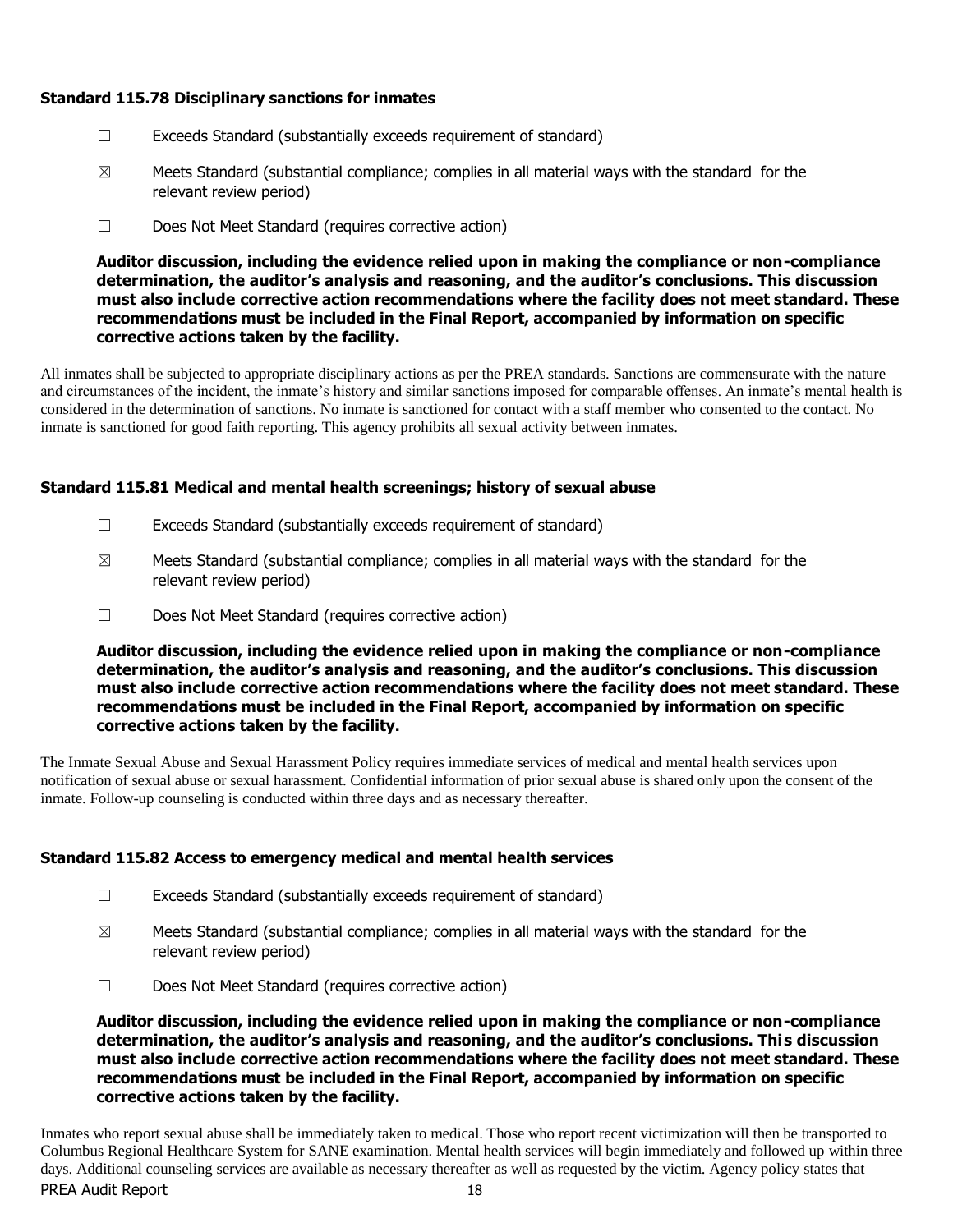pregnancy related and STD related information will be provided. All treatment is offered at no cost to the victim, regardless if they identify the alleged perpetrator or not.

# **Standard 115.83 Ongoing medical and mental health care for sexual abuse victims and abusers**

- ☐ Exceeds Standard (substantially exceeds requirement of standard)
- $\boxtimes$  Meets Standard (substantial compliance; complies in all material ways with the standard for the relevant review period)
- ☐ Does Not Meet Standard (requires corrective action)

**Auditor discussion, including the evidence relied upon in making the compliance or non-compliance determination, the auditor's analysis and reasoning, and the auditor's conclusions. This discussion must also include corrective action recommendations where the facility does not meet standard. These recommendations must be included in the Final Report, accompanied by information on specific corrective actions taken by the facility.**

Inmate Sexual Abuse and Sexual Harassment Policy provides for ongoing medical and mental health care for victims of sexual abuse, whether the incident occurred within an institution or in the community. All care is consistent with the community level of care. Follow-up care is provided within two (2) weeks and as requested by the victim. Agency policy states that pregnancy tests are provided if appropriate, and pregnancy information and timely services will be available. STD testing and treatment is provided. There are no costs to an inmate for services as a result of sexual victimization.

# **Standard 115.86 Sexual abuse incident reviews**

- $\Box$  Exceeds Standard (substantially exceeds requirement of standard)
- $\boxtimes$  Meets Standard (substantial compliance; complies in all material ways with the standard for the relevant review period)
- ☐ Does Not Meet Standard (requires corrective action)

**Auditor discussion, including the evidence relied upon in making the compliance or non-compliance determination, the auditor's analysis and reasoning, and the auditor's conclusions. This discussion must also include corrective action recommendations where the facility does not meet standard. These recommendations must be included in the Final Report, accompanied by information on specific corrective actions taken by the facility.**

The NC Dept. of Public Safety requires an incident review for all allegations of sexual abuse where the findings were substantiated or unsubstantiated. Columbus Correctional Institution conducts an incident review for all sexual abuse and sexual harassment incidents. The Incident Review Report is provided to the PREA Director and Superintendent that details the review and includes any recommended corrective action.

# **Standard 115.87 Data collection**

- ☐ Exceeds Standard (substantially exceeds requirement of standard)
- $\boxtimes$  Meets Standard (substantial compliance; complies in all material ways with the standard for the relevant review period)
- ☐ Does Not Meet Standard (requires corrective action)

**Auditor discussion, including the evidence relied upon in making the compliance or non-compliance determination, the auditor's analysis and reasoning, and the auditor's conclusions. This discussion**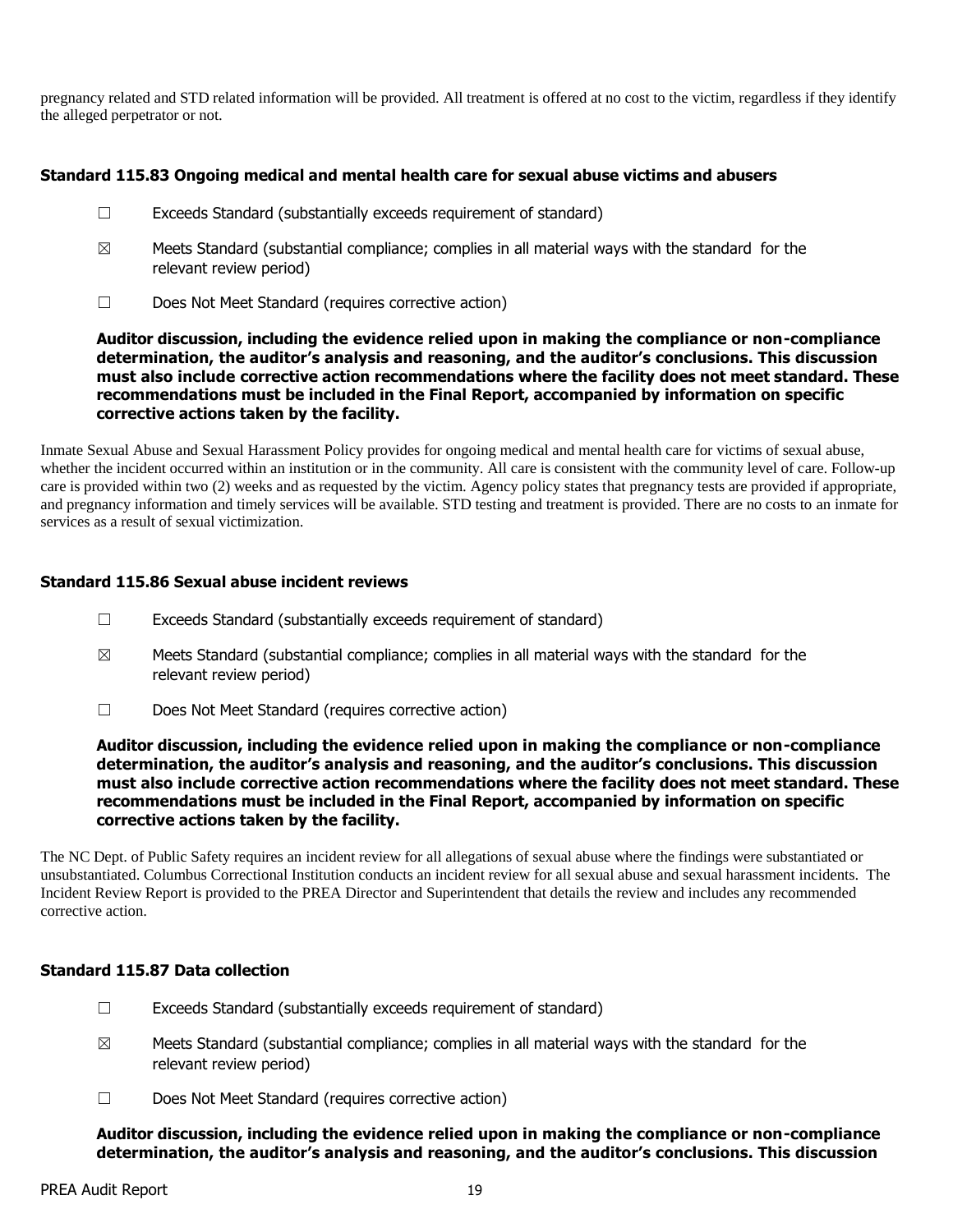#### **must also include corrective action recommendations where the facility does not meet standard. These recommendations must be included in the Final Report, accompanied by information on specific corrective actions taken by the facility.**

The NC Dept. of Public Safety maintains records and data on all allegations of sexual abuse and sexual harassment that captures information as identified by the DOJ-SSV. This information is aggregated annually and included in their annual report.

#### **Standard 115.88 Data review for corrective action**

- $\Box$  Exceeds Standard (substantially exceeds requirement of standard)
- $\boxtimes$  Meets Standard (substantial compliance; complies in all material ways with the standard for the relevant review period)
- ☐ Does Not Meet Standard (requires corrective action)

**Auditor discussion, including the evidence relied upon in making the compliance or non-compliance determination, the auditor's analysis and reasoning, and the auditor's conclusions. This discussion must also include corrective action recommendations where the facility does not meet standard. These recommendations must be included in the Final Report, accompanied by information on specific corrective actions taken by the facility.**

The NC Dept. of Public Safety reviews data collected to assess and improve the effectiveness of its sexual abuse prevention, detection, and response policies, practices, and training, including identifying problem areas; taking corrective action on an ongoing basis; and preparing an annual report of its findings and corrective actions for each facility. These reports includes a comparison of the current year's data and corrective actions with those from prior years and provide an assessment of The NC Dept. of Public Safety's progress in addressing sexual abuse.

#### **Standard 115.89 Data storage, publication, and destruction**

- ☐ Exceeds Standard (substantially exceeds requirement of standard)
- $\boxtimes$  Meets Standard (substantial compliance; complies in all material ways with the standard for the relevant review period)
- ☐ Does Not Meet Standard (requires corrective action)

**Auditor discussion, including the evidence relied upon in making the compliance or non-compliance determination, the auditor's analysis and reasoning, and the auditor's conclusions. This discussion must also include corrective action recommendations where the facility does not meet standard. These recommendations must be included in the Final Report, accompanied by information on specific corrective actions taken by the facility.**

The agency has publicized the 2013 and 2014 PREA data on the website. The 2015 data is pending. The reports contain no personal identifiers. A facility policy memo identifies that PREA related documents be maintained for at least 10 years of the initial report or as long as the abuser is incarcerated or employed by the agency, plus 5 years, whichever is longer.

#### **AUDITOR CERTIFICATION**

I certify that:

- $\boxtimes$  The contents of this report are accurate to the best of my knowledge.
- $\boxtimes$  No conflict of interest exists with respect to my ability to conduct an audit of the agency under review, and